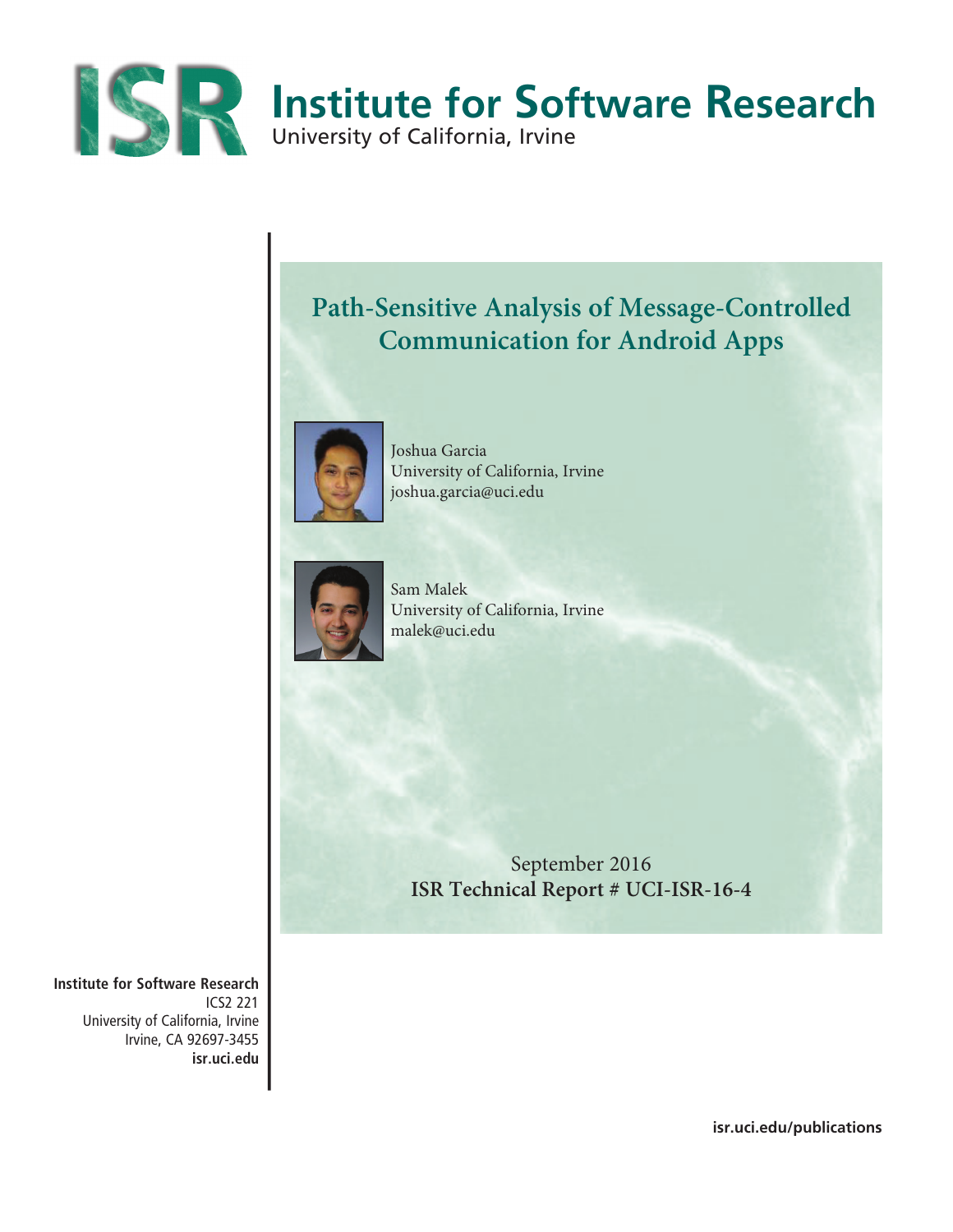# Path-Sensitive Analysis of Message-Controlled Communication for Android Apps

Joshua Garcia and Sam Malek

Institute for Software Research, University of California, Irvine Department of Informatics, University of California, Irvine Irvine, California, USA {joshug4, malek}@uci.edu

*Abstract*—To support quality development of Android apps, a variety of techniques have been produced for analyzing the exchange of messages, i.e., Intents, among Android components. Intents and their payloads can cause a variety of operations to be performed, and can be filled with malicious data, demonstrating that Intents can serve as attack vectors of an insecure app. Intents may further guard or control execution of different program paths, which may contain vulnerable, faulty, or energy-inefficient code. While different techniques have focused on determining possible Intents in an app, *none have focused on analyzing Intents per program path*, i.e., path-sensitive Intent analysis. Analyzing a program per path allows the *determination of the attributes of Intents needed to control execution of a program* from its messagebased inter-component interface. Unfortunately, *analyzing apps in a path-sensitive manner faces scalability issues*. To address these challenges, we introduce a novel, scalable framework called *PHENOMENON* (PatH-sEnsitive aNalysis Of MEssagecoNtrOlled communication for aNdroid apps). We evaluate the accuracy of *PHENOMENON*'s path-sensitive analysis on five apps with 4KSLOC–460KSLOC, over a total of 4,100 program paths, achieving an accuracy of over 96% for each app. To evaluate *PHENOMENON*'s efficiency, we assess it on 100 randomly selected apps, demonstrating an average runtime of 30 seconds, with no app taking more than 180 seconds to analyze.<sup>1</sup>

*Keywords*-Android; Intent; path-sensitive; event-based; message-control;

## I. INTRODUCTION

Mobile devices are ubiquitous, with hundred of millions of smartphones and tablets used worldwide. Among these popular mobile devices, Android has emerged as the dominant platform. Fueling the popularity of such devices are the abundance of applications (apps) available on a variety of app markets (e.g., Google Play). This abundance of apps arises, in large part, due to the Android platform's low barrier to entry for amateur and professional developers alike, where a re-usable infrastructure enables relatively quick production of apps. However, this low barrier to entry is associated with an increased risk of apps with errors, security vulnerabilities, poor energy efficiency, etc. Consequently, developers and designers of such apps need to utilize appropriate approaches, tools, and frameworks that aid them in satisfying an app's functional and non-functional requirements.

To support quality development of Android apps, a variety of techniques have been produced for analyzing inter-

<sup>1</sup>ISR Technical Report UCI-ISR-16-4, September 2016

component communication (ICC) of Android apps [1], [2], [3], [4]. The main form of ICC in Android apps are *Intents*, which are asynchronous messages that enable transfer of data and control between Android components and apps [5]. Intents can serve as interfaces to background services of apps (e.g., appspecific services or repeating alarms), communication between GUI components, performing broadcasts between apps, and other forms of ICC. Intents and their payloads can cause a variety of operations to be performed, and can be filled with malicious data, demonstrating that Intents can serve as attack vectors of an insecure app. Intents may further guard or control execution of different program paths, which may contain vulnerable, faulty, or energy-inefficient code.

While different techniques have focused on determining possible Intents in an app, *none have focused on analyzing Intents per program path*, i.e., path-sensitive Intent analysis. Analyzing Intents per program path allows engineers to analyze different use-case scenarios involving different parts of an app. Furthermore, analyzing programs per path enables determination of the effects of Intent payloads on the execution of particular program paths. For example, a specific combination of attributes of an Intent may cause a particular vulnerability to be exploited along a program path. As a result, analyzing a program per path allows the *determination of the attributes of Intents needed to control execution of a program* from its ICC interface.

Unfortunately, *analyzing apps in a path-sensitive manner faces scalability issues*. Specifically, the number of paths in a program grows exponentially. Due to this challenge, existing analysis techniques have focused on utilizing more scalable analyses (i.e., data-flow analyses). Although such analyses provide useful information as to the possible Intents in an app, these analyses significantly over-approximate possible Intentdriven behaviors in an app and cannot determine the specific payload of an Intent needed to execute a particular program path.

To provide scalable path-sensitive analyses of Intents and the manner in which they control program execution, we introduce a novel framework called *PHENOMENON* (PatHsEnsitive aNalysis Of MEssage-coNtrOlled communication for aNdroid apps). Our framework performs its analyses in a scalable and path-sensitive manner. To achieve scalability, *PHENOMENON* performs a pre-analysis to first identify *tar-*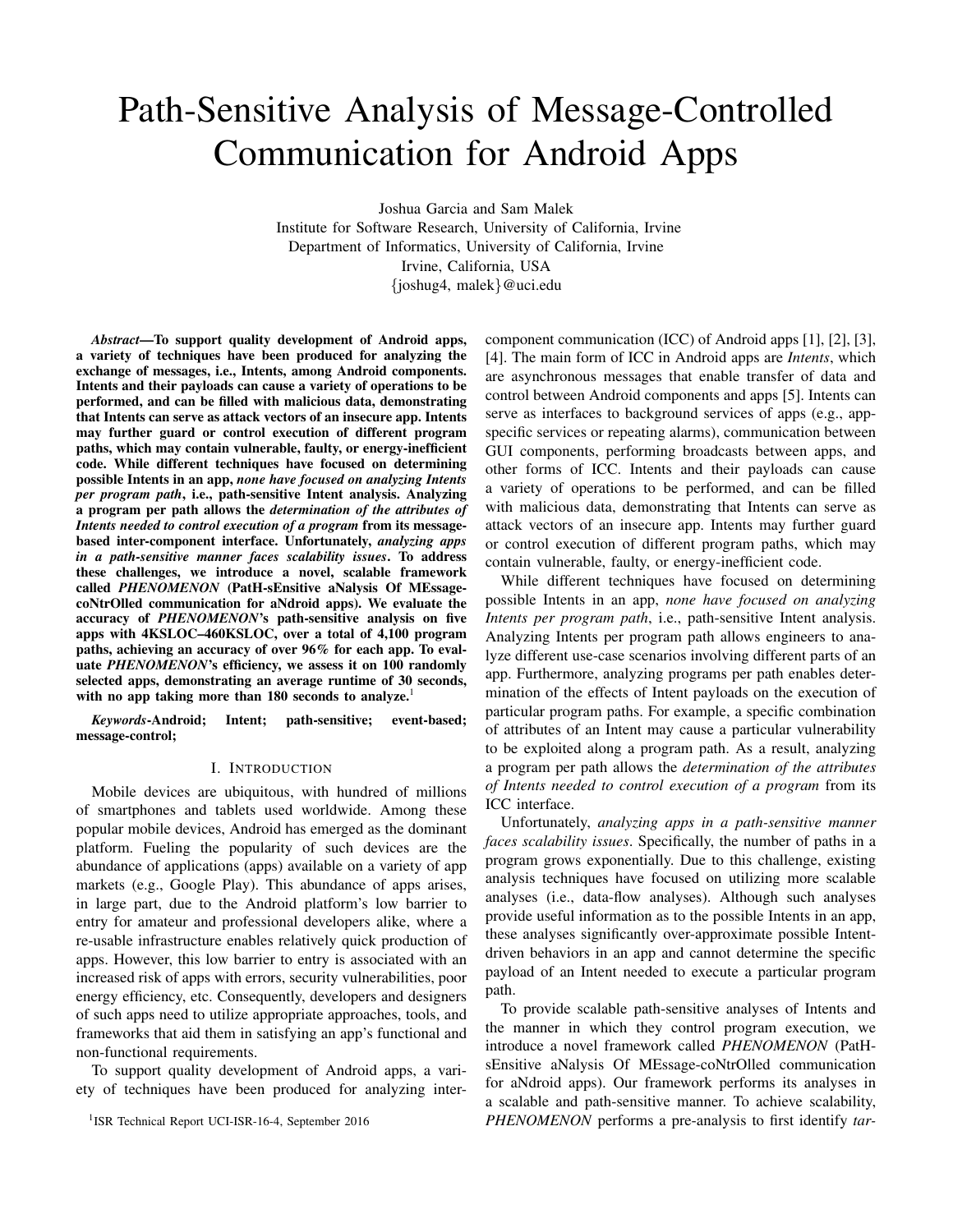*get program statements* at which an Intent or its payload may be used, and the attributes that may control execution of a particular path in a program. Using that information, *PHENOMENON* performs a backward symbolic execution per identified target statement, pruning the potential analysis space. This symbolic execution is conducted in a parallel manner to improve scalability. To achieve this parallelism, our algorithm carefully handles locking critical sections of our algorithm where data may be shared. We further carefully select the number of paths analyzed per target statement, to avoid cases where the underlying analysis may not terminate, due to path explosion. Our experiments demonstrate that it is possible to set an upper bound on the number of paths analyzed, while still maintaining completeness or accuracy of our analysis.

The main contributions of *PHENOMENON* are as follows:

- We present a scalable, accurate framework, *PHE-NOMENON*, for the determination of message-controlled communication per program path in an Android app.
- We construct an implementation of *PHENOMENON* and make it, and other evaluation artifacts, publicly available for inspection, replication, and support of future research [6].
- We evaluate the accuracy of *PHENOMENON*'s pathsensitive analysis on five apps with 4KSLOC–460KSLOC, over a total of 4,100 program paths, achieving an accuracy of over 96% for each app. More specifically, we assessed the extent to which *PHENOMENON* is capable of accurately identifying the Intents along particular program paths and the accuracy of expressions generated by *PHENOMENON* describing message control along those paths.
- To assess the efficiency of *PHENOMENON*, we ran *PHE-NOMENON*'s implementation on 100 randomly selected apps, demonstrating an average runtime of 30 seconds, with no app taking more than 180 seconds to analyze.

## II. ANDROID BACKGROUND AND RUNNING EXAMPLE

The Android Development Framework (*ADF*) supplies developers with a set of customizable components and communication mechanisms that allow construction of mobile apps. In particular, Android includes four pre-defined components: Activities, Services, Broadcast Receivers, and Content Providers. An *Activity* represents a GUI screen that an app displays to a user and allows her to interact with the app. A *Service* runs operations in the background for an app. *Content Providers* represent persistent data storage for an app. *Broadcast Receivers* receive Intents that are, as its name implies, broadcasted by other apps or the Android framework itself (e.g., indicating that the battery is low or that the device has finished booting). Of these four different data types, Activities, Services, and Broadcast Receivers can exchange Intents.

As an event-based system [7], [8], certain Android components may have multiple entry points corresponding to the lifecycle of a component's type. For example, an Activity has separate entry points for initial creation, being sent to the background in order to pause the Activity, and resuming the Activity after pausing. As another example, Services have separate entry points depending on whether another component connects to it for a long period of time (referred to as starting the service) as opposed to temporarily binding to it. Although Broadcast Receivers have a single entry point, they may be registered dynamically, and ideally an analysis of Intents should take that dynamic registration into account to improve the accuracy of analysis.

From our studies of Android apps, there are mainly three types of attributes of an Intent that an app uses to determine the manner in which it will utilize the Intent and perform operations based on it: the *action* of an Intent, its *categories*, and its *extra data*. The action of an Intent is an attribute that indicates the general operation to be performed in response to an intent (e.g., display data to the user or deliver data to some person or agent). Categories of an Intent provide additional information as to the manner in which the Intent's action should be performed (e.g., whether the Intent will allow launching of an application as referenced by a link in a browser). Extra data, also called *Bundles*, are a collection of key-value pairs in an Intent, allowing even more flexible attributes to be stored in it. Intents require an action but categories and extra data are optional.

To better understand the challenges faced by *PHE-NOMENON*, we present an example of an Android encryption Service based on a popular Android encryption/decryption app, ApgIntentService, depicted in Figure 1. This Service performs different kinds of encryption-related operations based on the payload of an Intent. For example, to perform encryption using this Service, the action of the Intent (extracted on line 3) must be "ENCRYPT". The target extra datum of the Intent (extracted on line 11) determines whether the encryption is stored as a byte array or a URI stream. The useAsciiArmor boolean extra of the Intent (extracted on line 12) determines if the resulting data is encrypted as a string or byte array. Furthermore, a passphrase may be cached on line 8, if the "PASSPHRASE CACHE" action is received by ApgIntentService with an extra datum containing the key "ttl"  $> 0$  and the Intent does not have the default category, indicating the Intent was sent explicitly to the ApgIntentService. Each of these different values, all obtained from an Intent, control the execution paths of the Service, and whether or not particular target statements execute.

## III. RELATED WORK

Researchers have produced a variety of analyses for Android and Intent-based communication in Android. EPICC [1] utilizes a data-flow analysis based on IFDS/IDE to identify Intents and certain aspects of their payloads. IC3 expands upon EPICC with a greater focus on URIs, which are particularly used with Content Providers, and composite constant propagation. However, neither IC3 [2] nor EPICC identify possible Intents in each program path or the potential values, as opposed to just keys, of Intent extra data. Both of these static analyses for Intents do not describe the specific values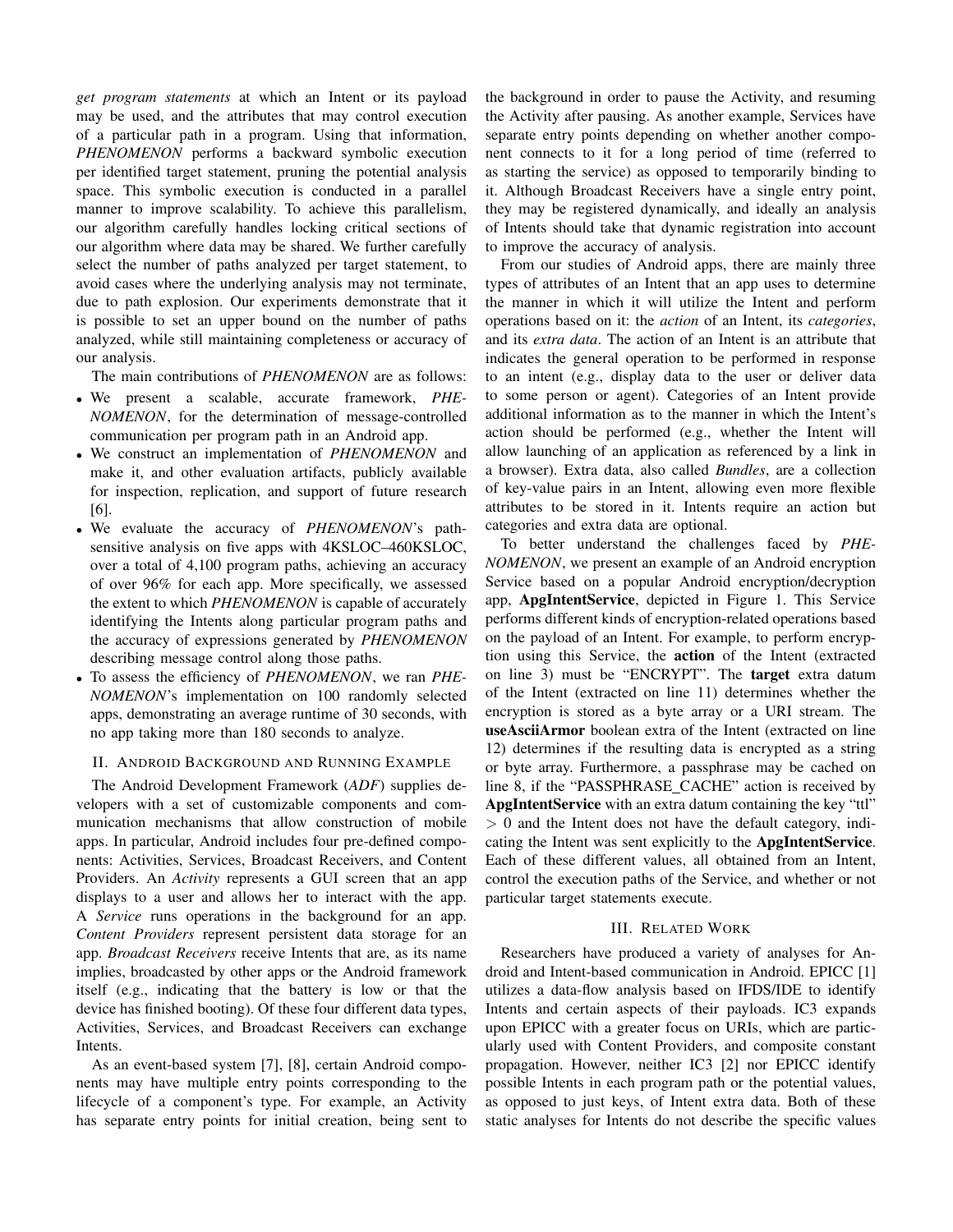| 1<br>$\mathfrak{2}$ | public class ApgIntentService extends IntentService {<br>protected void onHandleIntent (Intent intent) { |
|---------------------|----------------------------------------------------------------------------------------------------------|
| 3                   | String action = intent.getAction();                                                                      |
| $\overline{4}$      | $if$ ("ENCRYPT".equals(action))                                                                          |
| 5                   | doEncrypt(intent);                                                                                       |
| 6                   | else if ("PASSPHRASE_CACHE".equals(action)) {                                                            |
| 7                   | if (intent.getIntExtra("ttl", 0) > $0$ && !intent.                                                       |
|                     |                                                                                                          |
|                     | hasCategory("android.intent.category.DEFAULT"))                                                          |
| 8                   | cachePassphrase(intent); } }                                                                             |
| 9                   | private void doEncrypt (Intent intent) {                                                                 |
| 10                  | Bundle data = intent.getExtras());                                                                       |
| 11                  | $int target = data.getInt("target");$                                                                    |
| 12                  | <b>boolean</b> useAsciiArmor = data.getBoolean("                                                         |
|                     | ENCRYPT_USE_ASCII_ARMOR");                                                                               |
| 13                  | switch (target)                                                                                          |
| 14                  | [case 0:                                                                                                 |
| 15                  | if (useAsciiArmor)                                                                                       |
| 16                  | // encrypt as a string                                                                                   |
| 17                  | else                                                                                                     |
| 18                  | // encrypt as byte array                                                                                 |
| 19                  | break;                                                                                                   |
| 20                  | case $1:$                                                                                                |
| 21                  | // encrypt as URI stream                                                                                 |
| 22                  | $break;$ $\}$                                                                                            |
|                     |                                                                                                          |

Fig. 1. An encryption Service example based on a popular encryption Android app.

of Intent payloads needed to execute particular program paths in an app.

A series of techniques have been constructed that focus on data or permission leakage for Android apps. IccTA [9], AmanDroid [10], and SEPAR [11] focus on detecting intercomponent data leakage for Android apps. COVERT [12] identifies permission leakages among groups of Android apps. FlowDroid [13] focuses on data leakage within components. None of these approaches focus on constructing Intents, their payloads, and the manner in which Intents execute different program paths. TASMAN [14] uses symbolic execution to filter out infeasible paths as a post analysis for a data-leakage analysis.

Certain techniques utilize symbolic execution for various purposes in Android. AppIntent [15] and SIG-Droid [16] generate tests for GUI screens by using symbolic execution that analyzes GUI events. IntelliDroid [17] focuses on executing Android APIs in order to find data leakages in malicious apps. IntentDroid [18] utilizes dynamic analyses to generate Intents in order to identify security issues in Android apps. IntentDroid is particularly limited to only analyzing extra data of boolean types, and thus path conditions analyzed only involve boolean variables. None of these techniques attempt to construct a path-sensitive approach for determining Intent payloads, especially both keys and values of extra data for a variety of data types, in order to determine the payload needed across Intent-controlled paths.

Various static analyses have been designed specifically for Android in order to enhance or enable other analyses. Two techniques [19], [20] have been developed to improve string analysis for Android apps. Yang et al. [21] produced a technique to determine a control-flow graph focusing on user-driven callbacks for Android. EdgeMiner [22] identifies pairs of registrations and callbacks by analyzing the Android framework itself. CLAPP [23] extracts information about loops in Android apps, particularly the extent to which a loop is bounded.

Analysis of event-based systems, including the messages they exchange, has been studied outside of the domain of Android as well. Jayaram and Eugster [24] present static and dynamic analyses for event-based systems, including determining dependencies between messages. Helios [25] extracts dependencies between messages where messages are represented as nominal types, i.e., a message type is represented by the event-based frameworks underlying programming language. Eos [26] improves upon Helios by extracting messages that include attributes in the form of key-value pairs, instead of simply its nominal type. Unlike *PHENOMENON*, none of these techniques extract messages needed to execute a particular program path. Furthermore, while Eos can extract values of attribute that are strings, *PHENOMENON* can extract values of extra data of primitive types (e.g., booleans, floats, integers, etc. and constraints among them) and the nullness of objects as values of an extra datum. *PHENOMENON* also models collections of attributes, particularly in the case of Intent categories.

Table I depicts key features of *PHENOMENON* and the techniques most similar to it along five dimensions: the technique's path-sensitivity, if applicable; if the technique determines the payload necessary to execute a particular program path controlled by the contents of a message; whether the technique leverages static analysis, dynamic analysis, or both; the degree to which the analysis can extract attributes of a message, i.e., the contents of the message; and the targeted event-based framework of the analysis. *PHENOMENON* is currently the only technique designed to determine a rich variety of possible Intent contents necessary to execute any reachable program path of an Android app. *PHENOMENON* achieves this by utilizing a path-sensitive analysis that models Intent actions and categories, and also strings, primitive types, and object nullness of Intent extra data. Furthermore, one of the key issues reducing accuracy for Eos was its lack of path sensitivity [26].

## IV. APPROACH

*PHENOMENON* is a flow-sensitive, object-sensitive, context-sensitive, and path-sensitive analysis that operates primarily through backwards symbolic execution [27] and a backwards data-flow analysis over the app's use-def chains [22]. To obtain a call graph suitable for analysis of Android apps, the call graph must take into account the multiple entry points of an Android app and its lifecycle. To achieve this, *PHENOMENON* incorporates incremental callback analysis to construct a call graph as described in previous work [13], where the call graph is continuously updated with identified callback registrations until a fixed point is reached. *PHENOMENON* further includes entry points for call graph construction to dynamically registered Broadcast Receivers. Specifically, *PHENOMENON* scans the call graph built using incremental callback analysis. If within that callback, a programmatic registration of a Broadcast Receiver is found, our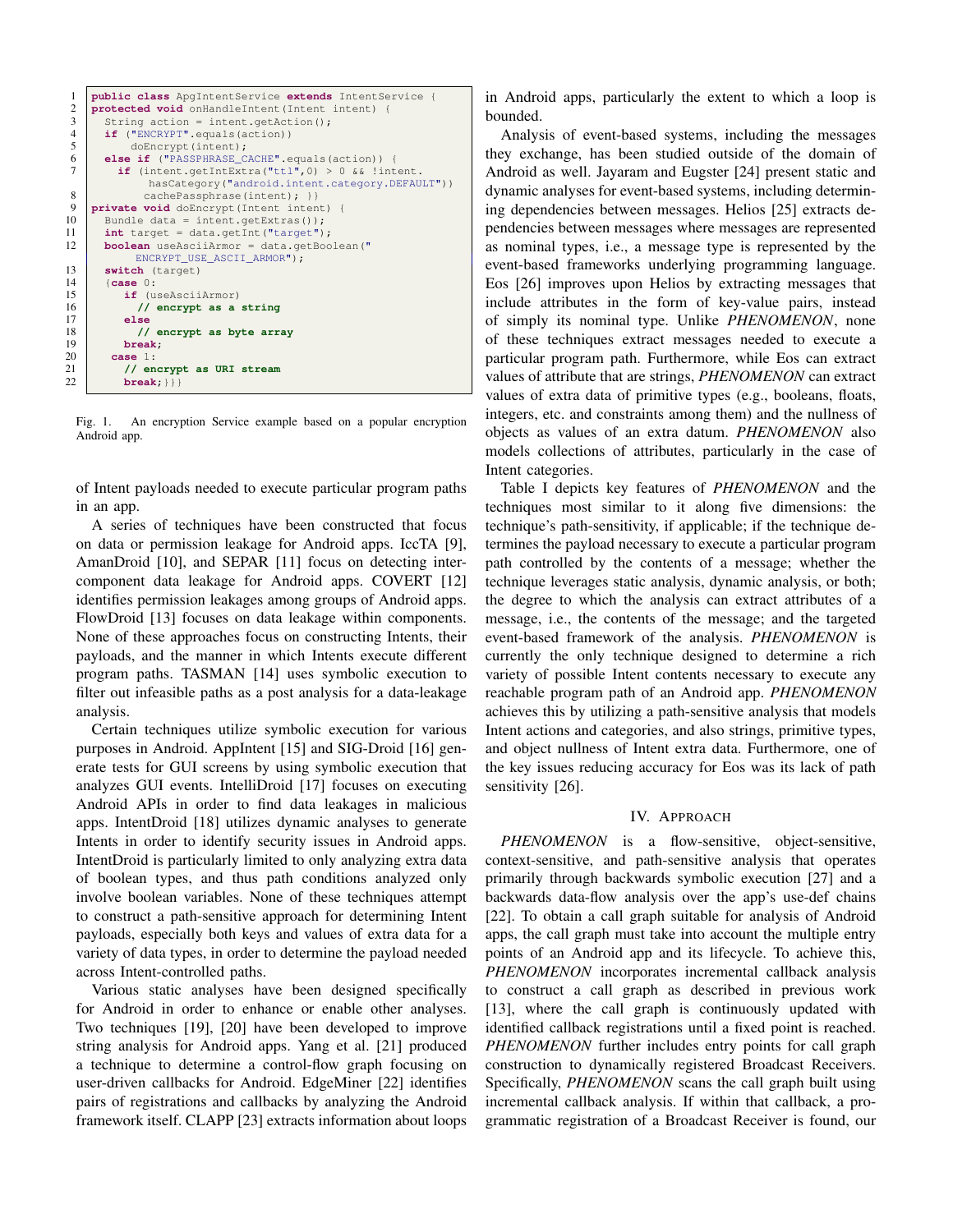TABLE I FEATURE COMPARISON OF *PHENOMENON* WITH MOST RELATED MESSAGE-BASED ANALYSES

|                                             | <b>PHENOMENON</b>                                                                                         | EPICC $[1]$                         | IC3 [2]                               | Event, Java $[24]$     | Helios $[25]$  | Eos $[26]$                        | IntelliDroid [17]                | IntentDroid [18]                                                     |
|---------------------------------------------|-----------------------------------------------------------------------------------------------------------|-------------------------------------|---------------------------------------|------------------------|----------------|-----------------------------------|----------------------------------|----------------------------------------------------------------------|
| <b>Path-Sensitive</b>                       | Yes                                                                                                       | N <sub>0</sub>                      | N <sub>0</sub>                        | No                     | N <sub>0</sub> | No                                | Yes                              | N/A                                                                  |
| <b>Message-Control</b>                      | Yes                                                                                                       | N <sub>0</sub>                      | N <sub>0</sub>                        | N <sub>0</sub>         | N <sub>o</sub> | N <sub>o</sub>                    | N <sub>o</sub>                   | Partial                                                              |
| <b>Static/Dynamic</b>                       | Static                                                                                                    | Static                              | Static                                | Static/Dynamic         | Static         | <b>Static</b>                     | Static                           | Dynamic                                                              |
| <b>Attribute-Value</b><br><b>Extraction</b> | Intent actions, cat-<br>egories, extra data<br>primitive types,<br>of<br>extra data of object<br>nullness | actions<br>Intent<br>and categories | Intent ac-<br>tions and<br>categories | Unsupported            | Unsupported    | Non-string<br>attribute<br>values | Intent actions and<br>categories | actions.<br>Intent<br>categories,<br>and<br>boolean<br>extra<br>data |
| <b>Framework Target</b>                     | Android                                                                                                   | Android                             | Android                               | EventJava<br>Framework | Any            | Any                               | Android                          | Android                                                              |

## Algorithm 1: *intentControlAnalysis*

**Input:** set of methods  $M$  in reverse topological order from the app **Output:** a map  $\Sigma_{\omega}$  :  $M \rightarrow targetExpress$ , which describe the Intents and path conditions of methods M 1  $targetStmts \leftarrow identityTargetStmts(M);$ 2  $\Sigma_{\alpha} \leftarrow \Sigma_{\beta} \leftarrow \Sigma_{\omega} \leftarrow \emptyset;$ 3 foreach method  $m \in M$  do 4 use $DefS_m \leftarrow constructUseDefChains(m);$ <br>5 foreach statement  $s_t \in m$ .statements do foreach statement  $s_t \in m.startements$  do 6 if  $s_t \in \text{targetSt}$  then  $\begin{array}{c|c|c|c} \hline \end{array}$  reachPaths  $\leftarrow constructBackReachPaths(m.cfg, s_t);$  $\begin{array}{c|c|c|c|c} \mathbf{s} & \mathbf{intraPathExpress} \leftarrow \emptyset; \end{array}$ 9  $\vert$   $\vert$  foreach path  $p \in reachPaths$  do 10  $\Big|$  foreach  $s_p \in reachPaths$  do 11 | | |  $intraPathExpress \leftarrow$  $generate Express For Stmt(s_p, p, use Defs_m) \cup$ intraPathExprs; <sup>12</sup> Σ<sup>α</sup> ← ∆α(Σα, st, intraPathExprs, p); 13 **foreach** path  $p \in reachPaths$  **do** 14  $\vert$  foreach statement  $s_p \in p$  do 15  $\left|\right|$   $\left|\right|$  if  $s_p$  is an invocation of the form  $r_b.m_\alpha(A)$  and  $\sum_{\alpha}^{\cdot} (m_{\alpha}) \neq \emptyset$ , and  $A = (a_n)_{n \in \mathbb{N}}$  then 16 if argument a is an Intent and  $a \in A$  then 17 | | | | if  $\Sigma_{\alpha}(m_{\alpha})$  has an Intent referencing the parameter matching argument  $a$  then 18 | | | | | |  $\sum_{\beta} \leftarrow \Delta_{\beta}(\Sigma_{\beta}, s_t, newExpress, p);$ 19 | **foreach** path  $p \in reachPaths$  **do** 20 for each statement  $s_p \in p$  do <br>  $\sum_{p}$  $\Sigma_{\omega}$   $\leftarrow$ buildCtxtSensSummaries( $\Sigma_{\alpha}$ ,  $\Sigma_{\beta}$ , p, s<sub>p</sub>, m);

analysis rebuilds the call graph by including the Broadcast Receiver's entry point. In addition to the callbacks of the four canonical Android component types described in Section II, we further include entry points for our analysis that utilize the Android Loader class and its subclasses (e.g., AsyncTaskLoader). Loaders provide means to perform asynchronous tasks on a separate thread in an event-driven manner and often have an observer (e.g., a dynamically registered Broadcast Receiver) that monitors data source changes of the Loader.

The main algorithm driving *PHENOMENON*'s analysis, *intentControlAnalysis*, is depicted in Algorithm 1. Similar to previous analyses [28], [26], *intentControlAnalysis* is a summarybased analysis that processes methods in the app's call graph in reverse topological order. By analyzing methods in that order, *intentControlAnalysis* ensures that a callee method's

summary is constructed and available before a caller method is analyzed, preventing the need to analyze a method more than once and improving *intentControlAnalysis*'s efficiency. *intentControlAnalysis* returns a map  $\Sigma_{\alpha}: M \rightarrow targetExpress$ summarizing the analysis results for each method  $m \in M$ . Each  $e \in targetExpress$  is a pair  $(s_\tau, express_p)$ .  $express_p$  is a sequence of expressions describing Intents and path conditions in a program path p; and  $s<sub>\tau</sub>$  is a *target statement*, where backward symbolic execution initiates from, which is futher elaborated in the next section.

*intentControlAnalysis* constructs intermediate analysis results in two phases, and combines those results in a third and final phase. The first phase occurs on (lines 9-11 of Algorithm 1) and stores Intent data in  $\Sigma_{\alpha}$  for intra-method paths. In the next phase (lines 13-18 of Algorithm 1), method summaries are utilized to determine context-sensitive Intent information at call sites by enumerating path expressions from  $\Sigma_{\alpha}$  interprocedurally, and storing that information in  $\Sigma_{\beta}$ . The final phase (lines 19-21 of Algorithm 1) involves combining the results of  $\Sigma_{\alpha}$ , intra-method results, and  $\Sigma_{\beta}$ , inter-procedural results, to obtain the final results  $\Sigma_{\omega}$ , context-sensitive results for the entire app. At this point, the computed path conditions and expressions describing Intents may be sent to a solver to check for feasibility, generate data along the path, or other purposes.

## *A. Bootstrapping the Analysis*

Before determining the attributes (i.e., actions, categories, and extra data) within an Intent along a particular program path and how these attributes may control execution of that path, Algorithm 1 begins by identifying program points that serve as target statements for *PHENOMENON*'s backwards symbolic execution by invoking *identifyTargetStmts* on line 1. These target statements are any points in the app where an Intent's attributes are used. For example, the getAction invocation that extracts an Intent's action (line 3 in Figure 1) or the hasCategory invocation that checks for existence of a category in the Intent (line 7 in Figure 1). To further ensure that the blocks controllable by these Intents are also analyzed, we add successor blocks of these initial target statements as additional target statements to perform backwards symbolic execution from. For instance, once line 7 of Figure 1 is marked as a target statement, the line containing the invocation to cachePassphrase() is also marked as an additional starting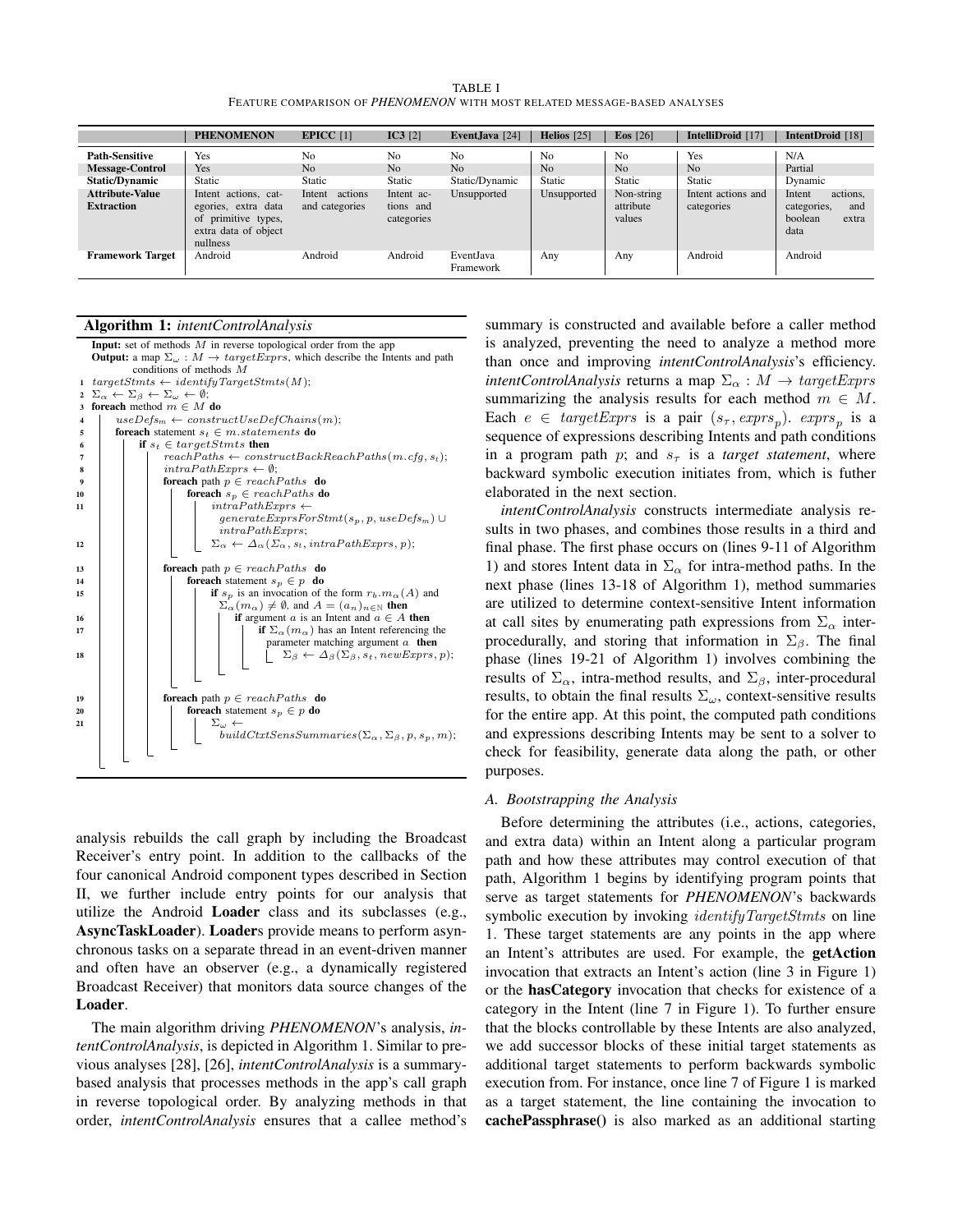|                  | <b>Algorithm 2:</b> <i>constructBackReachPaths</i>                                        |
|------------------|-------------------------------------------------------------------------------------------|
|                  | <b>Input:</b> A control-flow graph $cfq$ of a method, A target statement t that is a node |
|                  | of cfq                                                                                    |
|                  | <b>Output:</b> A set of program paths $reachPaths$ that reach t                           |
|                  | $1 \text{ workSt} \leftarrow t$ :                                                         |
|                  | 2 workPaths $\leftarrow ((t))$ ;                                                          |
| 3                | $reachPaths \leftarrow \{\};$                                                             |
| 4                | while $workStmts \neq \emptyset$ do                                                       |
| 5                | $currStmt \leftarrow workStmts, head:$                                                    |
| 6                | $currPath \leftarrow workPaths.head:$                                                     |
| 7                | <b>if</b> cfg.predecessors Of (currStmt) = $\emptyset$ then                               |
| 8                | $reachPaths \leftarrow reachPaths \cup currPath$                                          |
|                  |                                                                                           |
| $\boldsymbol{9}$ | <b>foreach</b> $predStmt \in cfg. predecessorsOf(currStmt)$ <b>do</b>                     |
| 10               | if predStmt $\notin currentPath$ then                                                     |
| 11               | $newPath \leftarrow currPath$ ;                                                           |
| 12               | $newPath \leftarrow currPath \frown predStmt;$                                            |
| 13               | $workPaths \leftarrow newPath \frown workPaths;$                                          |
| 14               | $workStmts \leftarrow predStm t \frown workStmts;$                                        |
|                  |                                                                                           |
|                  |                                                                                           |

point. By first selecting relevant program points to start our analysis from, *PHENOMENON* prunes the space of the analysis, reducing issues of path explosion often faced by symbolic execution.

Once the points from which to start backward symbolic execution are identified, Algorithm 1 analyzes each method  $m$ by first constructing  $m$ 's use-def chains (line 4 of Algorithm 1). For each target statement  $s_t$  of a method m, line 7 of Algorithm 1 constructs all the *relevant* program paths from the entry point of the program to the target statements by invoking *constructBackReachPaths*, shown in Algorithm 2. To avoid analyzing paths that may not actually reach these target statements, and thus improving analysis efficiency. Algorithm 2 builds these relevant program paths through a backward traversal algorithm over a method's control-flow graph. Algorithm 2 takes as input a control-flow graph  $cfg$  and a target statement  $t$  belonging to  $cfg$ , and outputs the set of program paths that reach  $t$  starting from the method's entry points.

## *B. Generating Expressions Describing Intents*

The production of expressions describing messagecontrolling Intents occurs during the first phase, on lines 9-11 of Algorithm 1. For each statement  $s_p$  in a path p that reaches target statement  $s_t$ , Algorithm 1 at line 11 generates a set of expressions describing the Intent or the path conditions at s<sup>p</sup> by invoking *generateExprsForStmt*, shown in Algorithm 3. *generateExprsForStmt* generates each expression in a language suitable for supplying to an SMT solver, i.e., the SMT-LIB language [29], allowing our analysis to use the SMT solver to determine feasibility of paths, and also the validity of the expressions describing Intents, their attributes (i.e., actions, categories, and extra data), and their relations to programming language-level constructs (e.g., object references, definition sites, etc.).

*generateExprsForStmt* takes as input a statement  $s_p$  of method m, path p in m containing  $s_p$ , and use-def chain useDefs<sup>m</sup> of method m. As output, *generateExprsForStmt* constructs path-sensitive expressions describing a messagecontrolling Intent and path conditions for the Intent. By considering the path p of sp, *generateExprsForStmt* ensures

| <b>Algorithm 3:</b> generateExprsForStmt                                                                                                                                               |  |  |  |  |  |
|----------------------------------------------------------------------------------------------------------------------------------------------------------------------------------------|--|--|--|--|--|
| <b>Input:</b> A statement $s_p$ of method m, path p in m containing $s_p$ , use-def chain<br>$useDefs_m$ of method m                                                                   |  |  |  |  |  |
| <b>Output:</b> expressions $newExpress$ describing Intent and path-condition<br>information at statement $s_p$                                                                         |  |  |  |  |  |
| $newExpress \leftarrow \emptyset;$<br>$\mathbf{1}$                                                                                                                                     |  |  |  |  |  |
| 2 if $s_p$ extracts extra data from an Intent i of the form $r_e = i$ <b>get</b> [ $\Psi$ ] <b>Extra</b> $(r_k)$                                                                       |  |  |  |  |  |
| then                                                                                                                                                                                   |  |  |  |  |  |
| 3                                                                                                                                                                                      |  |  |  |  |  |
| $\begin{aligned} new Express &\gets \\ genExtraDataExpress(s_p, p, useDefs_m) \cup newExpress; \end{aligned}$                                                                          |  |  |  |  |  |
| 4 else if $s_p$ extracts an action from an Intent i of the form $r_a = i$ getAction() then<br>$newExpress \leftarrow genGetActionExpress(s_p, p, useDefs_m) \cup newExpress;$<br>5     |  |  |  |  |  |
| 6 else if $s_p$ is of the form if $(i.$ <i>hasCategory</i> $(r_c)$ ), where i is an Intent then<br>$newExpress \leftarrow genCategoryExpress(s_p, p, useDefs_m) \cup newExpress;$<br>7 |  |  |  |  |  |
| else if $s_p$ is a conditional statement of the form if $(l \text{ op } r)$ then<br>8<br>$newExpress \leftarrow genConditional Express(s_p, p) \cup new Express;$<br>9                 |  |  |  |  |  |
| <b>else if</b> $s_p$ is a conditional statement of the form if $(r_1.\text{equals}(r_2))$ then<br>10                                                                                   |  |  |  |  |  |
| <b>if</b> $r_1$ is a String obtained from an Intent's extra data <b>then</b><br>11                                                                                                     |  |  |  |  |  |
| $\begin{aligned} new Express &\longleftarrow \\ genStringAttrExpress(s_p, p, useDefs_m) \cup newExpress; \end{aligned}$<br>12                                                          |  |  |  |  |  |
| <b>else if</b> $r_1$ is an arbitrary object obtained from an Intent's extra data then<br>13                                                                                            |  |  |  |  |  |
| $newExpress \leftarrow$<br>14                                                                                                                                                          |  |  |  |  |  |
| $genObj$ EqualityExprs $(s_p, p, useDefs_m) \cup newExpress;$                                                                                                                          |  |  |  |  |  |

that expressions generated for  $s_p$  are relevant to p, thus maintaining path sensitivity. Each conditional block in Algorithm 3 handles a different type of program statement and generates expressions based on that statement type: extra data on lines 2- 3, the action of an Intent on lines 4-5, categories of the Intent on lines 6-7, operators between numeric and boolean symbols on lines 8-9, and string and object equivalence comparison on lines 13-14.

Extra Data. To handle extra data, genExtraDataExprs (at line 3 of Algorithm 3) produces symbolic variables for the following references:  $r_k$ , key of the extra datum extracted from the Intent i;  $r_e$ , containing the value of the extra datum; and  $i$  for the reference of the Intent housing the extra datum.  $genExtraDataExpress$  further records the type of the extra datum at the programming language-level when declaring a new symbol by taking the API method's type Ψ into account. For example, in the case of the API method **getIntExtra**,  $\Psi$  is an integer. To represent the new generated information, genExtraDataExprs creates expressions of the following form, with declarations removed for brevity:

- e1) (assert (= (containsKey  $r_e$   $r_k$ ) true))
- e2) (assert (= (fromIntent  $r_e$ ) i))

The first expression indicates that extra datum  $r_e$  contains key  $r_k$ . The second expression asserts that  $r_e$  is from intent i. We further define a generic **Object** datatype for the solver that can be either null or not null. In the expressions above,  $i$ is declared as an Object,  $r_k$  is a built-in String type, and  $r_e$ varies in type depending on  $\Psi$ . As an example, consider line 7 of Figure 1. On that line, the getIntExtra invocation results in the generation of the following expressions:

- e3) (assert (= (containsKey  $r_{ttl}$  " $ttl$ ") true))
- e4) (assert (= (fromIntent  $r_{ttl}$ )  $r_{intent}$ ))

*PHENOMENON* and its underlying algorithms ensure that, whenever a symbol or expression is generated, the following criteria are met: (1) any definitions of references are along the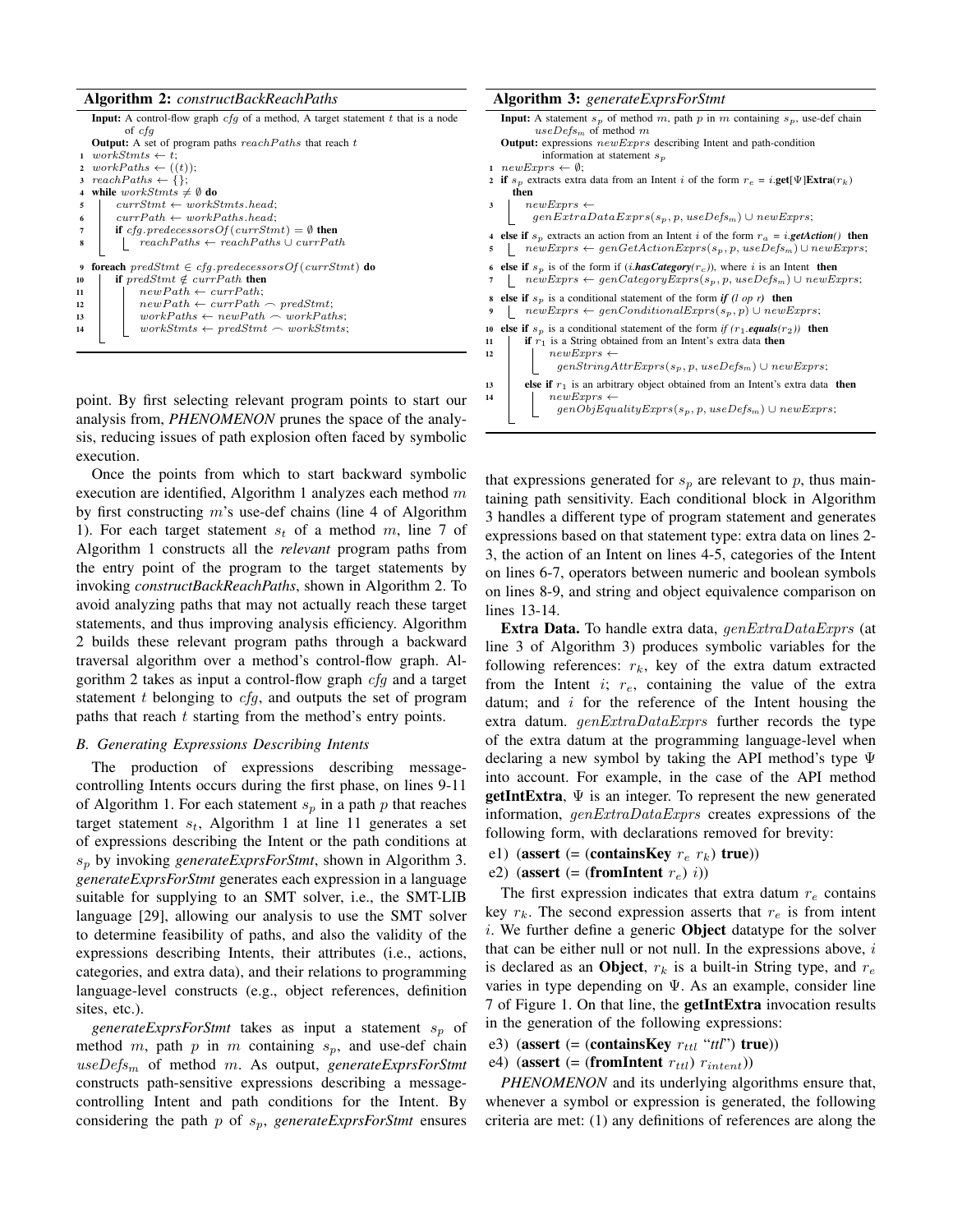current path under analysis and (2) the closest definition for the reference at the statement under analysis is used. These two criteria ensure that data along other paths is not generated and that values of dead variables are not used, thus maintaining path sensitivity. Additionally, since we compute our analysis in a backwards fashion along a path, we create a different symbol every time a variable is redefined, as done in previous work [14], in order to simulate static single assignment.

*PHENOMENON* also tracks extra data not directly extracted from Intents. For example, consider the extra datum "target" from an Intent extracted at line 11 of Figure 1. This datum is obtained from a Bundle object, which represents the extra data within an Intent, but also has a different API than if extra data is extracted directly from an Intent. *PHENOMENON* tracks this information as well as part of extracting extra data from Intents.

Actions. For actions of an Intent, genGetActionExprs (at line 5 of Algorithm 3) produces symbolic variables for the following references:  $r_a$ , the reference storing the action of Intent  $i$ ; and the reference to  $i$ . Using those variables, the function creates the following expressions:

a1) (assert (= (getAction i)  $r_a$ ))

a2) (assert (= (fromIntent  $r_a$ ) i))

The first expression indicates that i has the action  $r_a$ . By defining the function getAction in the solver, it can verify that along the path, Intent  $i$  should only have a single action. As in the case for extra data,  $i$  is declared as an Object.

Before conditional statements are processed by *generate-ExprsForStmt*, expressions generated by genGetActionExprs only indicate the existence of an action  $r_a$  for an Intent i along a path.

**Categories.** genCategoryExprs (at line 7 of Algorithm 3) handles categories by analyzing a conditional statement that checks if an Intent has a category. In particular, the function creates the following symbols:  $r<sub>h</sub>$  representing the boolean reference indicating if the Intent  $i$  has a category  $r_c$ ; the Intent  $i$ ; and  $r_c$ , which is a string reference representing the name of the category. To determine, if along the path under analysis, i has category  $r_c$ , genCategoryExprs must determine if the path containing the conditional check on hasCategory and its successor statement is along a true branch or false branch. A true branch indicates that  $r_c$  is in i; a false branch implies the opposite.

Although a set would be an ideal representation of categories in an SMT solver, it is not always the case that sets are built-in to the solver. Furthermore, specifying them properly is a research challenge in its own right [30]. Consequently, we simply represent a set as an array and use expressions involving quantifiers to check existence or absence of a category. Therefore, for existence of a category, genCategoryExprs generates the following expression:

## (assert (exists((*idx* Int))(= (select  $\text{cats}_{r_h}$  *idx*)  $r_c$ )))

The above expression simply asserts existence of an element at index *idx* in the array  $cats_{r_h}$  that contains the value  $r_c$ , using the existential quantifier. For absence, genCategoryExprs generates the following expression:

$$
(\text{assert } (\text{for all}((idx\,Int))(\text{not } (= (\text{select } cats_{r_h}idx)\,r_c))))
$$

The expression asserts that for all elements in the array  $\textit{cats}_{r_h}$  there is no element with the value  $r_c$ . To relate the categories  $cats_{r_h}$  to an Intent i, genCategoryExprs produces an expression using the fromIntent function, similar to the cases involving extra data and actions.

As an example, consider a partial path from lines 7-8 in Figure 1. For the statement at line 7,  $genCategory Express$  generates the following expression, where we elide the fromIntent expression due to space limitations:

$$
(\text{assert} (\text{for all} ((idx Int)) (\text{not} (= (\text{select} \; cats_{r_h} \; idx)\\ \text{``} \; and \text{roid}. \text{intent}.\text{category}. \text{DEFAULT''}))))
$$

Primitive Comparisons. To properly characterize message control along program paths, it is of key importance that we model as many comparison statements as possible involving primitive types, especially those extracted from Intents. For example, in Figure 1, comparisons involving the boolean variable useAsciiArmor, and the integers target and ttl control the execution of different parts of ApgIntentService. To that end, genConditionalExprs (invoked on line 9 of Algorithm 3) transforms conditional statements involving a variety of comparisons among primitive data types. To that end, given a conditional statement of the form if (l op r), *PHENOMENON* models the following comparison operators  $==, !=, <=, >=,$  $\langle \rangle$ . The left and right references (l and r) can be any numeric or boolean types.

For the  $l$  and  $r$  references of the conditional comparison statements, we track whether the reference refers to either (1) an extraction of extra data or (2) a check of its existence. In the former case, the generation of expressions closely resembles how extra data is extracted on lines 2-3 of Algorithm 3. In the second case, where a check of the existence of an extra datum of an Intent, the form of the statement is **if**  $(i.\text{hasExtra}(r_k))$ . In this case, we further generate the appropriate **containsKey** expression, as in the extra data extraction case; however, we further consider whether the path the reference obtained from is along a true or false branch. Based on that branch, we determine whether or not the **containsKey** expression is asserted to be true or false.

For example, consider lines 7-8, and the statement **if** (intent.getIntExtra("ttl",0)> 0. Besides the expressions e3 and e4 generated by  $genExtraDataExpress$ , genConditionalExprs also generates an expression (assert  $(> r_{ttl}$  0)). Thus, conditions necessary to execute a program path, especially those obtained from Intents are characterized by  $genConditionalExpress.$ 

Besides managing any primitive comparisons, including ones involving Intent extra data, genConditionalExprs further generates expressions for checks that determine if an object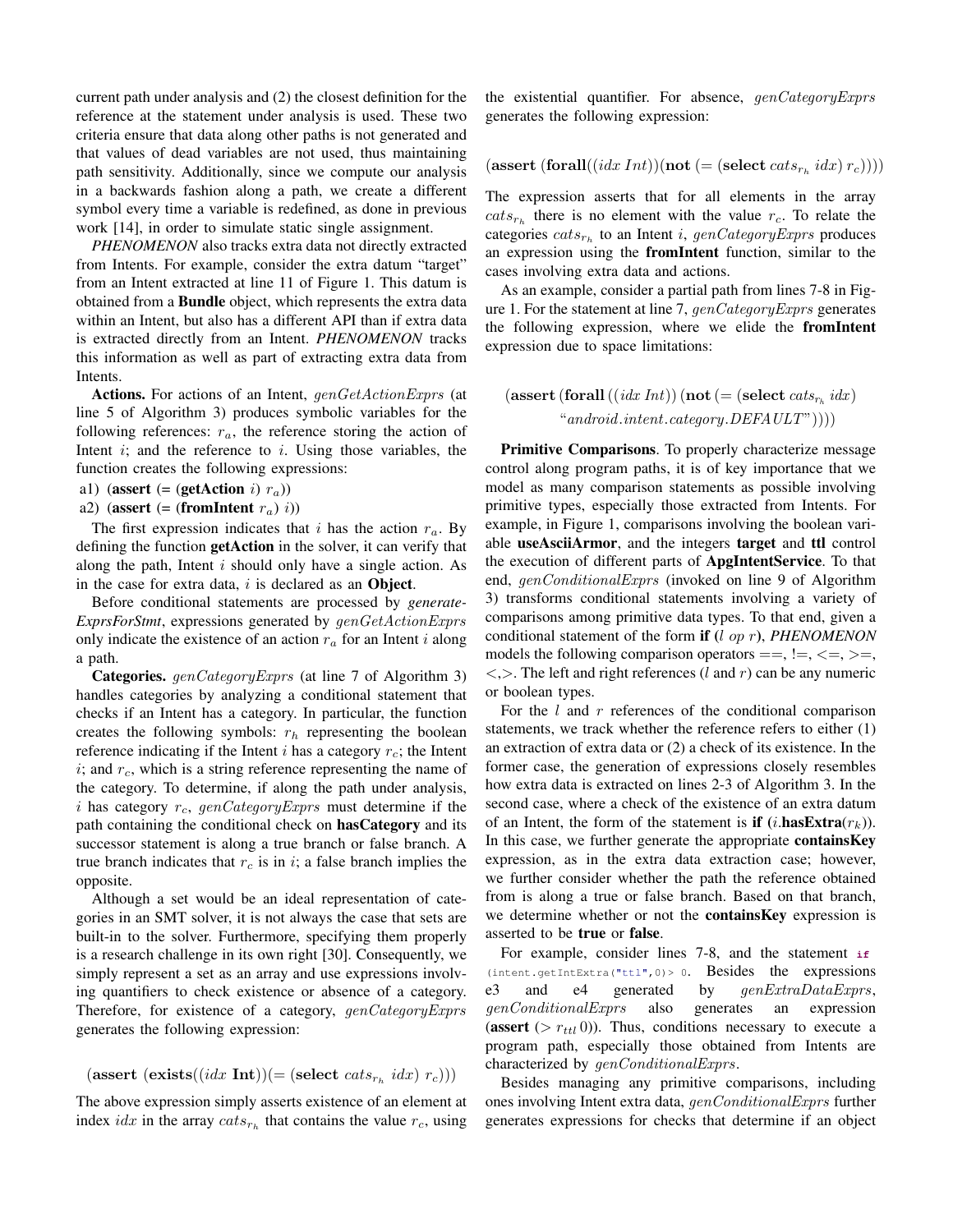is null. To handle this special case, genConditionalExprs determines if  $r$  is the null constant. For these comparisons, genConditionalExprs produces an expression of the following form to assert for nullness:  $(assert (= (isNull l) \beta)).$  $\beta$  is a boolean value, i.e., true or false. As in other cases, by checking if the null check statement is along a true or false branch, for the path under analysis, and sets  $\beta$  to the appropriate boolean value accordingly.

String and Object Comparisons. Equality comparisons among strings, and to a lesser extent objects in general, are critical for determining the contents of Intents that control execution of different program paths. Although other forms of string manipulation may potentially affect execution, they are extremely rare, as found both in this study and previous work [14], [12], [26], [25]. Consequently, our analysis focuses on representing and handling string equality.

Specifically for Intents, determining string extra data and values of actions for an Intent are dependent on extracting equality comparisons. As an example, for any path that reaches line 8 of Figure 1, the equals comparison of strings at line 6 in that figure must evaluate to true. Furthermore, along that path, the action of the Intent must be "PASSPHRASE CACHE".

To extract Intent information from string comparisons, genStringAttrExprs (invoked on line 12 of Algorithm 3) analyzes string equality statements. For statements of the form shown on line 13, genStringAttrExprs creates symbols for references  $r1$  and  $r2$  declared as built-in strings and generates an expression of the form  $asrt_{eq} = (assert \ (= r_1 r_2))$  if the comparison is true along the path under analysis, and generates the expression  $\neg astr_{eq} = (assert (not (= r_1 r_2)))$  otherwise. As in the case of non-conditional extra data extraction, expressions of the form e1 and e2 are generated as well, describing the key of the string extra datum and the Intent it belongs to.

To obtain potential values for actions of an Intent along a path, genStringAttrExprs need only generate the assertion expressions of the form  $asrt_{eq}$  or  $\neg asrt_{eq}$ . These expressions combined with the expressions of the form a1 and a2 extracted by genGetActionExprs describe potential string values for actions of a particular intent.

For the example of line 6 in Figure 1 with a path ending at line 8 of Figure 1, the following expressions are generated by genStringAttrExprs:

a3) (assert  $(= r_a$  "PASSPHRASE\_CACHE"))

a4) (assert (not  $(= r_a$  "ENCRYPT")))

The other relevant information along the path for the action, generated by  $genGetActionExpress$ , are as follows:

a5) (assert (= (getAction  $i_2$ )  $r_a$ ))

a6) (assert (= (fromIntent  $r_a$ )  $i_2$ ))

In expression a5 and a6, the intent symbol's subscript represents the line number where the Intent is created. In that case, the Intent is created at the entry point of onHandleIntent at line 2. Therefore, *PHENOMENON* tracks the attributes of an Intent along a path that must exist in it and that cannot exist in it.

When comparing arbitrary objects,  $genObjEquality Express$ (invoked on line 14 of Algorithm 3) operates in a manner highly similar to that of *genStringAttrExprs*. genObjEqualityExprs still creates expressions of the form asrt<sub>eq</sub> or  $\neg$ asrt<sub>eq</sub>. These objects are declared as our custom Object type and may also be assigned to an Intent using the fromIntent function as part of a generated expression. A special case occurs when an string  $r_{so}$  is checked against the null constant along a path and is then checked to contain a specific string. An example of such case is as follows:

 $if$  (action  $!= null$ ) 2 **if** ("ENCRYPT".equals(action))

To avoid type conflicts in such a case, we generate a symbol for a reference  $r_{so}$  as an **Object** and another symbol for  $r_{so}$ as a string. We then create a custom function objEquals that allows comparison of strings with objects for the SMT solver.

#### *C. Constructing Context-Sensitive Results*

After the first phase completes, computed results stored in  $\Sigma_{\alpha}$  are intra-procedural. The second phase (lines 13-18 of Algorithm 1) enumerates paths inter-procedurally by identifying call sites of summarized methods stored in  $\Sigma_{\alpha}$ . Specifically, *intentControlAnalysis* checks three criteria to determine where to enumerate paths for a statement  $s_p$  in path  $p$  under analysis: (1)  $s_p$  is a call site to a summarized method  $m_\alpha$  in  $\Sigma_\alpha$ , (2) an argument a passed to  $m_\alpha$  is an Intent, and (3)  $\Sigma_\alpha(m_\alpha)$ contains expressions indicating that information is generated from a parameter of  $m_{\alpha}$  that matches a. For example, line 5 of Figure 1 is a call site where the method doEncrypt is invoked and is also summarized in  $\Sigma_{\alpha}$  after the first phase. Consequently, the second phase of *intentControlAnalysis* will enumerate paths and paths expressions inter-procedurally and store that information in  $\Sigma_{\beta}$ .

To clarify, consider the following intra-method path  $p_{ohi}$  =  $(2,3,4,5)$  of **onHandleIntent** in Figure 1; and the two intra-method paths of doEncrypt from that figure  $p_{de_1} = (9, 10, 11, 12, 13, 14, 15, 16)$  and  $p_{de_1}$ (9, 10, 11, 12, 13, 14, 20, 21). In these three paths, the numbers in the path represent the line numbers in the figure. In the second phase, for path  $p_{ohi}$ , the paths and path expressions for  $p_{de_1}$  and  $p_{de_2}$  are stored in  $\Sigma_\beta$ , while  $\Sigma_\alpha$  has the paths and path expressions for  $p_{ohi}$ .

Once the third phase executes, these three paths will be combined to two paths with all the relevant path expressions stored in  $\Sigma_{\omega}$ . Specifically,  $p_{ohi} \frown p_{de_1}$  forms a final contextsensitive path and  $p_{ohi} \frown p_{de_2}$  forms a second final contextsensitive path summarized by  $\Sigma_{\omega}$ .

## *D. Improving Analysis Efficiency*

To deal with scalability and efficiency issues during path explorations, besides pruning paths through target statements and focusing on Intent data, *PHENOMENON* can utilize either parallelism or setting an upper bound on the number of paths analyzed. In the former case, *PHENOMENON* can distribute the workload for each target statement  $t_s$  to a different worker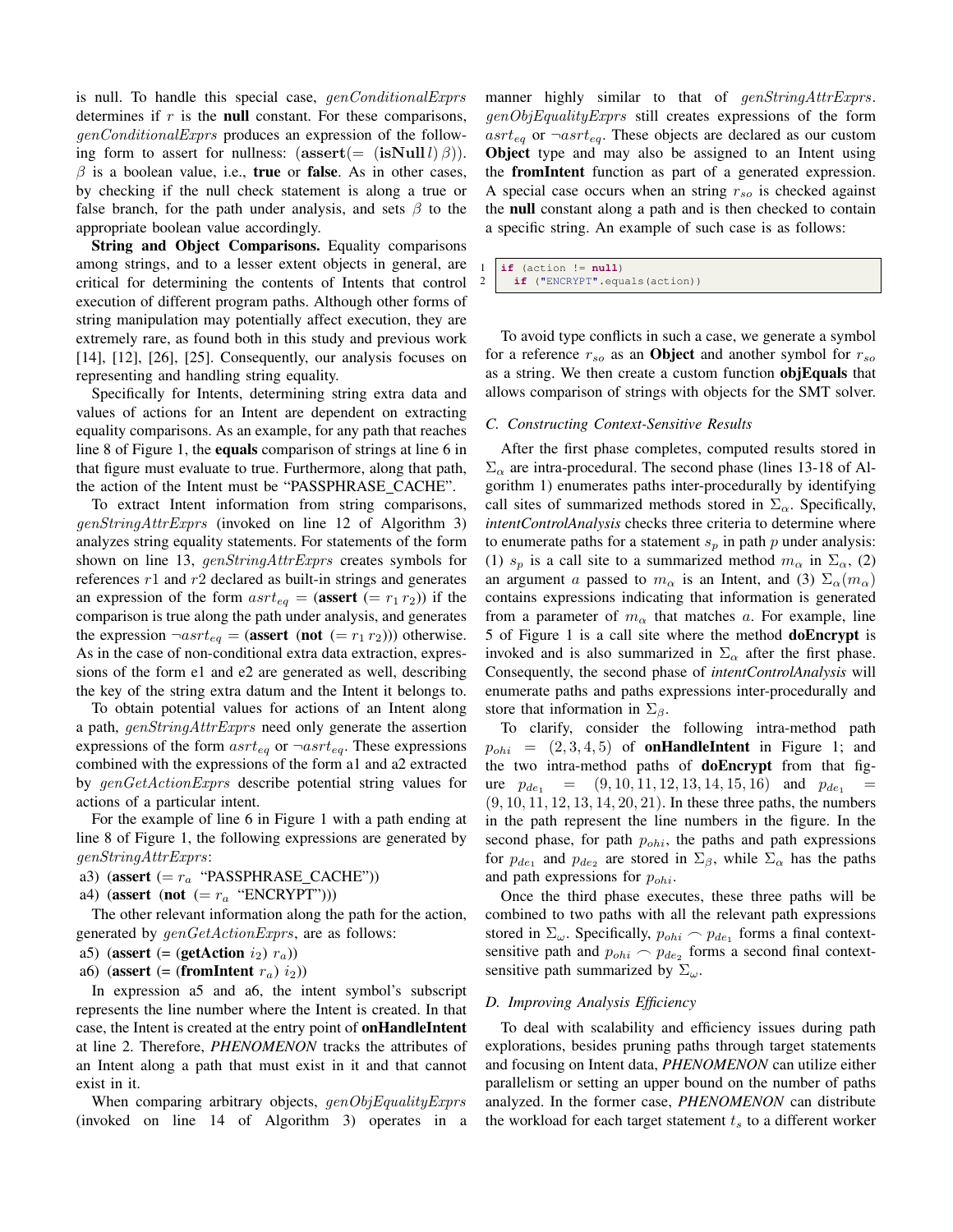thread. Synchronization must occur during construction of usedef chains (line 4 of Algorithm 1). Our experience has not found a need to synchronize other code regions. Given that our analysis makes significant use of map data strutures, we have found the use of concurrent map data structures is effective for enabling parallelism, while avoiding issues of concurrent modification. Specifically, they are most effective for use when implementing  $\Sigma_{\alpha}$ ,  $\Sigma_{\beta}$ , and  $\Sigma_{\omega}$ .

In the second case, *PHENOMENON* only calculates paths per target statement up to a bound  $\theta$ . Bounding path-sensitive analyses has shown to be effective in previous cases [28], where the bound was on the analysis time per path, rather than on the number of paths per targeted statement. We have found values of  $\theta$  up to about 100 to be effective, which we will elaborate on further in our evaluation experiments.

### V. EVALUATION

To assess *PHENOMENON*, we study the following research questions:

- RQ1: What is *PHENOMENON*'s accuracy in terms of its ability to produce information about Intents, the manner in which they control execution of different program paths, and the associated path conditions?
- RQ2: What is *PHENOMENON*'s runtime efficiency? To what extent does *PHENOMENON* handle path explosion?

To answer these research questions, we implemented *PHE-NOMENON* in Java. For static analysis, we leveraged the Soot framework [31]. To transform the Android Dalvik format to an intermediate representation suitable for analysis in Soot, we utilized Dexpler [32]. To solve path expressions and processing of SMT-LIB expressions, we used the Z3 theorem prover [33]. Note that recent versions of Z3 have a built-in String type, which we leveraged for *PHENOMENON*.

## *A. RQ1: Accuracy of Generated Message-Control Information*

To answer RQ1, we selected a set of apps listed in Table II from the open-source F-Droid repository [34]. For each app, we show the package name that uniquely identifies the app; a brief description of the app and its functionalities; the *version code* given to it in F-Droid; the app's size in terms of its source lines of code (*SLOC*); and the number of program paths containing Intent usage, or program paths executed based on Intents (*message control-based paths*). The F-Droid repository assigns a unique version code to every version of an app that it archives.

The set of apps shown in Table II meet several criteria that significantly aid in answering  $RQ1$ . First, each app belongs to a different application domain (e.g., security, file management, regional train tracking, etc.). They vary in their sizes in terms of SLOC—from 4KSLOC to over 460KSLOC. Most importantly, these apps exhibit sophisticated message usage by performing different operations along different program paths based on the Intents they receive, and the contents of those Intents. They include apps with over 2,600 program paths that involve message usage or message control.

For each app, we manually checked every program path totalling 4,188 program paths—to determine if the expressions generated correctly describe the Intents and path conditions, particularly message-controlling path conditions. We checked the correctness of Intent information generated along a program path in the following conservative manner: If our analysis generated any extra information not valid for the path, we considered all of its information incorrect. For example, if any extra datum was missing along a program path, we considered the entire path incorrect. Consequently, we deem any partially correct expressions describing Intents or path conditions as completely incorrect. Furthermore, if extra information about an Intent was generated by *PHENOMENON*, we also consider all the Intent information generated for a program path as incorrect. For instance, a spurious extra datum that is described as belonging to an Intent is considered extra information and, for evaluation purposes, renders all information along the path as incorrect. To that end, we use the following correctness metric to assess the accuracy of *PHENOMENON* per app:

$$
Correctness Rate = \frac{P_{cor}}{P_{tot}} \times 100
$$

 $P_{cor}$  is the number of correct message control-based paths;  $P_{tot}$  is the total of number of message control-based paths.

The accuracy results that answer RQ1 are shown in Table III. For each app, the table lists the number of paths with correct Intent information  $(P_{cor})$ , the number of paths with incorrect Intent information  $(P_{inc})$ , the total number of messagecontrolling paths  $(P_{tot})$ , and the correctness rate (% Correct).

*PHENOMENON*'s correctness rate is very high with no app having a rate lower than 96%. Overall, this indicates that for the overwhelming majority of cases, *PHENOMENON* generates correct Intent information.

For cri.sanity, the following code snippet displays an interesting case for which *PHENOMENON* produces incorrect paths:

| 1   final boolean conn = BluetoothDevice.ACTION_ACL_CONNECTED       |
|---------------------------------------------------------------------|
| $.equals(\text{act}):$                                              |
| 2   final int oldCount = $pl == null$ ? A.geti(K.BT_COUNT) : $pl$ . |
| btCount:                                                            |
| $3$   final int new Count = conn? Math.max (old Count+1, 1) : (Dev. |
| $isBton()$ ? Math.max(oldCount-1,0) : 0);                           |
| $4$   if(oldCount == newCount) return;                              |
| 5   A.putc(K.BT_COUNT, newCount);                                   |

This code snippet is from a Broadcast Receiver called BtReceiver in cri.sanity. On line 1, act is an action extracted from an Intent and is checked for equality against the String value BluetoothDevice.ACTION\_ACL\_CONNECTED. The result of that comparison is stored in conn. Line 3 depicts a ternary expression where the executed path is based on the value of conn. The particular manner in which messagecontrolling paths fork based on conn is not modeled by *PHENOMENON*, resulting in inaccuracies.

Another issue affecting correctness for *PHENOMENON* in cri.sanity involves string manipulation. In particular, some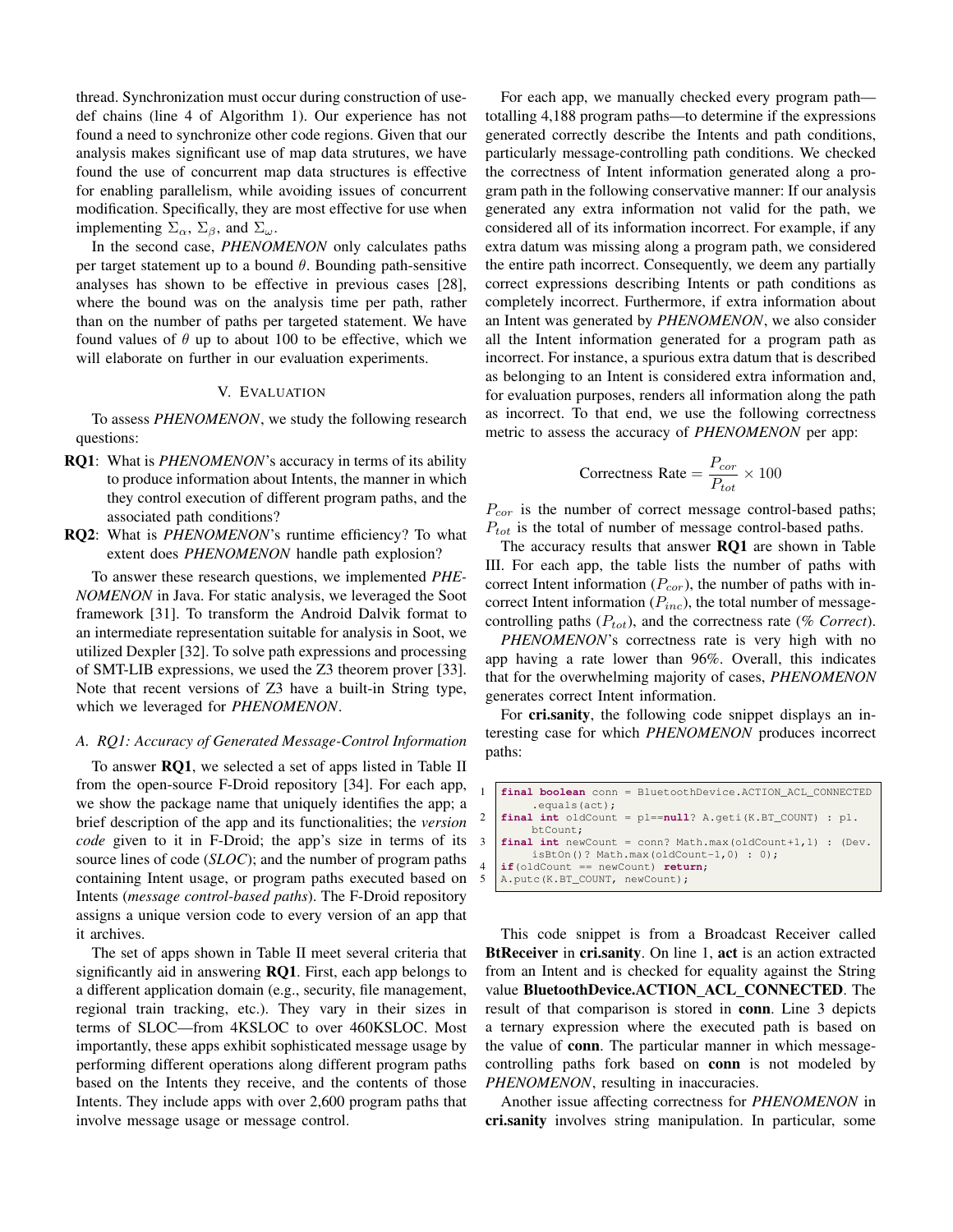TABLE II APPS USED FOR ACCURACY EXPERIMENTS

| App Package Name                 | <b>App Description</b>                                     | <b>F-Droid Version Code</b> | <b>SLOC</b> | <b>Message Control-Based Paths</b> |
|----------------------------------|------------------------------------------------------------|-----------------------------|-------------|------------------------------------|
| com.samsung.srpol                | List a device's app categories and permissions             |                             | 4.649       |                                    |
| com.naholyr.android.horairessncf | Search and track regional train in France                  | 301                         | 4.054       | 90                                 |
| cri.sanity                       | Phone call, SMS, audio recording, and bluetooth management | 21100                       | 9.604       | 458                                |
| com.ghostsq.commander            | Multi-protocol local and remote file manager               | 270                         | 24.883      | 1.263                              |
| org.thialfihar.android.apg       | Android port of OpenPGP for data encryption and decryption | 1199                        | 461.338     | 2.650                              |

message-controlling paths occur based on partial values of an Intent's action. Specifically, in another Broadcast Receiver of cri.sanity, Alarmer, the String method endsWith is used to check if an Intent's action ends with the characters "Async". Given that *PHENOMENON* does not handle such string manipulations, Intent information along the resulting paths is incorrect.

com.ghostsq.commander's majority of issues arise due to the manner in which it uses Parcelable objects from the Android framework. The class of this object is designed to aid in marshalling and unmarshalling data sent between Intents. Given that certain classes of com.ghostsq.commander utilize Parcelables to control execution of different paths, and Parcelables are not explicitly modeled in *PHENOMENON*, we count these missing expressions as incorrect. Nevertheless, use of these objects to control execution of Android apps along different program paths is very rare; hence, the *PHENOMENON*'s accuracy results remain very high.

Another recurring pattern in com.ghostsq.commander that reduces accuracy for *PHENOMENON* involves URI objects. In particular, Intents may store URI information, which may point to files on a device, Content Providers storing information in specific apps, resources on the Internet, etc. We do not model API methods in *PHENOMENON* involving URIs since, as our results show, they rarely are used in conditional statements and, thus, only occasionally affect message-controlling paths. Nevertheless, *PHENOMENON* may model these cases by taking the Intent's getData method into account, which would be a relatively trivial modification to *PHENOMENON*.

*PHENOMENON* obtains incorrect results in certain cases for android.apg—which we will use here as a shortened form of org.thialfihar.android.apg—for two reasons: (1) *PHE-NOMENON* not modeling URIs of Intents; and (2) *PHE-NOMENON* not modeling MIME types of Intents. The MIME types of an Intent indicate the type of data that may have been supplied with an Intent or the type of data expected to be returned as a result. Although our results indicate that these objects have little effect on our overall results, we intend to extend *PHENOMENON* in the future to handle MIME types and URIs.

## *B. RQ2: Efficiency Results*

To evaluate *PHENOMENON*'s efficiency, we ran *PHE-NOMENON*'s implementation on 100 apps randomly chosen from the F-Droid repository. Each app was run on a machine with four AMD Opteron 6376 2.3GHz 16MB Cache Sixteen-Core Processors and 256GB RAM. For this experiment, par-

TABLE III ACCURACY OF INTENT INFORMATION GENERATED FOR MESSAGE-CONTROL PATHS OF SUBJECT APPS

| <b>App Package Name</b>          | $P_{cor}$ | $P_{inc}$                | $P_{tot}$ | % Correct |
|----------------------------------|-----------|--------------------------|-----------|-----------|
| com.samsung.srpol                | 47        | $\theta$                 | 47        | 100.00%   |
| com.naholyr.android.horairessncf | 90        | $_{0}$                   | 90        | 100.00%   |
| cri.sanity                       | 454       | $\overline{\mathcal{A}}$ | 458       | 99.13%    |
| com.ghostsq.commander            | 906       | 37                       | 943       | 96.08%    |
| org.thialfihar.android.apg       | 2.565     | 85                       | 2.650     | 97.79%    |

allelization and upper bounds on the number of paths per target statement, which we refer to as *path upper-bounding*, as described in Section IV-D, was enabled to determine the overall speed of our analysis. Path upper-bounding was set to 100 paths per target statement, which covers a potentially large number of possible Intents that reach a target statement.

*PHENOMENON* took on average 30.99 seconds to run per app on our evaluation machine. The minimum runtime was 11 milliseconds and the maximum runtime was 180.20 seconds. Besides parallelization and path upper-bounding, the low runtime is also due to the fact that selecting target statements, at the beginning of *PHENOMENON*'s analysis, significantly reduces the number of paths that need to be analyzed. Apps that use a fewer number of Intents have a lower runtime, compared to apps that use a greater number of Intents, since *PHENOMENON* prunes out paths that do not involve Intents.

Additionally, although path upper-bounding prevents certain paths that reach a target statement from being analyzed, the number of paths lost is relatively small (i.e., 320 paths across all apps). Consequently, path upper-bounding of 100 paths per target statement seems to be a reasonable tradeoff between efficiency and completeness for path selection.

## VI. DISCUSSION AND LIMITATIONS

In terms of accuracy, the main threat to external validity is the number of apps we utilized for answering RQ1. To mitigate this threat, we selected apps varying across several dimensions, allowing us to draw more general conclusions. The apps come from different application domains, and they vary in size to as much as 460KSLOC and over 2,600 program paths involving Intent usage. In particular, **android.apg** is much larger than many apps on F-Droid, due to the fact that it intends to be a port of GnuPGP, which is an implementation of the OpenPGP standard.

Another threat to external validity is the fact that we selected apps that are all open-source and all from the F-Droid repository. Note that a key reason we selected open-source apps for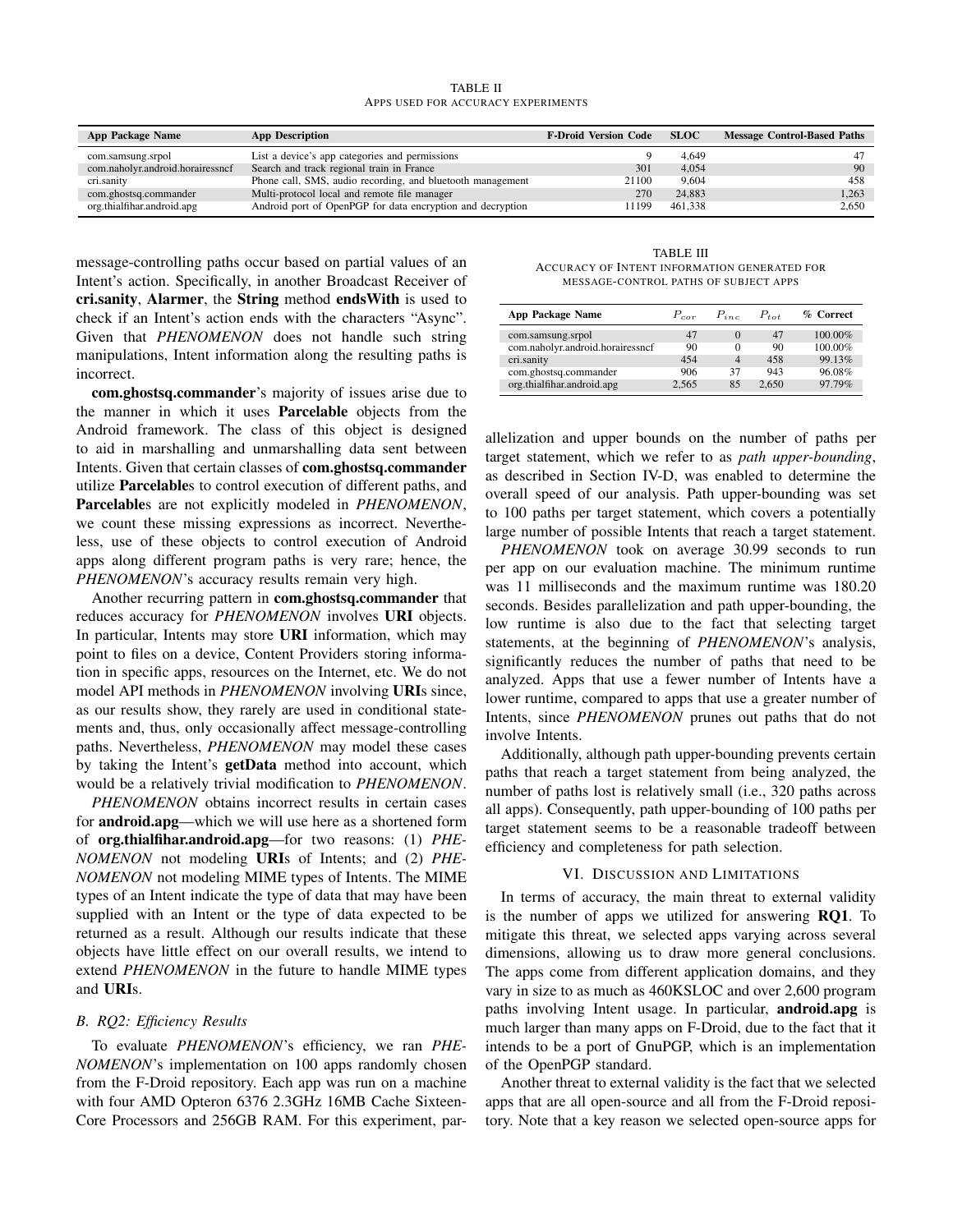evaluation is to allow us to carefully and manually inspect the correctness of information generated for over 4,100 program paths. Conducting such a manual analysis on disassembled code or intermediate representations (such as those produced for Soot) is intractable. Furthermore, by selecting apps that utilize a significant amount of Intent information, and particularly Intent information that affects execution of different program paths in an app, we select apps with sophisticated Intent usage. Note also that android.apg is a widely-used port [35] of a popular piece of encryption/decryption software, i.e., OpenPGP [36]. In fact, android.apg has up to 500,000 installs on devices, more than 3,300 reviews, and a 4.4 user rating, as of Aug. 26, 2016 [35].

A potential threat to construct validity is our selection of a simple correctness rate that assesses Intent information per program path. Note that for each path, a different set of Intents and their constituent attributes may exist. Furthermore, our metric takes both missing and spurious Intent information, i.e., expressions describing path conditions and Intent contents, into account—rendering the entire path as incorrect if any piece of information is incorrect.

A major challenge we faced was manually analyzing over 4,100 program paths, a large potentially error-prone effort. We mitigated the potential issues that may arise from conducting such a large-scale analysis in the following ways. Our experiments have been conducted over a year, where we learned to manually and correctly analyze program paths for Intent information and path conditions, and checked and re-checked results produced by *PHENOMENON*. We further leveraged experience building the ground truth for messages and their payloads obtained from previous work [26]. Given that program paths often tend to be variations of each other, for example many paths in an app are only slight variations of each other, we could leverage this information to simplify our correctness checks. At the same time, some paths can be empty in terms of path conditions, since some Intents may be constructed without having to use message control, further simplifying manual checking. We also make the logs of the apps we created accuracy experiments for, and information about correctness issues we discovered, available as artifacts for inspection, replication, or future research [6].

To ensure *PHENOMENON* itself remains accurate as it evolves, we constructed benchmark apps representing the kinds of paths and Intent usages we discovered in existing apps. This allowed us to run regression tests verifying correctness of *PHENOMENON* as it evolves. Building these benchmarks and running regression tests as *PHENOMENON* evolves has further aided us in effectively inspecting program paths for Intent information.

*PHENOMENON* currently focuses on Intent information and message control based on Intents received by an app. *PHENOMENON* does not model Intents and their contents as they are sent out of an Android component. However, *PHE-NOMENON* enables the analysis of the contents of Intents per program path that are needed to send any Intent. In fact, *PHE-NOMENON*'s target statements include every statement in an app that sends an Intent to another component. Consequently, *PHENOMENON* determines path conditions, especially those controlled by incoming Intents, that are needed to produce outgoing Intents.

One of the goals we aim to achieve by creating an approach like *PHENOMENON* is to enable and improve a variety of downstream analyses. This includes providing information about the message-controlling program paths of Android apps for purposes such as the following: automatic generation of exploits [37], [38], analysis of energy for Android apps [39], [40], improved testing along the message-based interface of Android [41], [24], field failure replication [42], etc. For security and automatic exploit generation, path-sensitive analysis has been critical for identifying exploits, as opposed to mere vulnerabilities [37]. Energy consumption of Android apps can vary significantly depending on the paths executed in an app [43], [44]. Furthermore, Intents are the most widely-used form of inter-component communication in Android [5].

## VII. CONCLUSION

In this paper, we introduced *PHENOMENON*, an approach for obtaining path-sensitive Intent information, their contents, and the manner in which they control execution of different program paths in Android apps. *PHENOMENON*'s implementation obtains above 96% accuracy in five apps totalling over 4,100 program paths and ranging from 4KSLOC to over 460KSLOC. Additionally, it takes 31 seconds on average to run *PHENOMENON* on an app, using a machine with 32 cores and 256GB of RAM. These results indicate that *PHE-NOMENON* is effective for determining information about messages and message control in an Android app, which is useful for a variety of downstream analyses (e.g., automatic exploit generation, energy analysis, app testing, etc.).

In the future, we intend to utilize *PHENOMENON* to enable other analyses. For example, we aim to enable automatic exploit generation for Android apps, rather than just Linux binaries, as they have been used in previous work [37]. We further intend to extend our prior work on energy consumption analysis [43], [44] and test input generation for Android [45], [46] with path-sensitive Intent information.

#### **REFERENCES**

- [1] D. Octeau, P. McDaniel, S. Jha, A. Bartel, E. Bodden, J. Klein, and Y. Le Traon, "Effective Inter-component Communication Mapping in Android with Epicc: An Essential Step Towards Holistic Security Analysis," in *Proceedings of the 22Nd USENIX Conference on Security*, ser. SEC'13. Berkeley, CA, USA: USENIX Association, 2013, pp. 543–558. [Online]. Available: http://dl.acm.org/citation.cfm? id=2534766.2534813
- [2] D. Octeau, D. Luchaup, M. Dering, S. Jha, and P. McDaniel, "Composite Constant Propagation: Application to Android Intercomponent Communication Analysis," in *Proceedings of the 37th International Conference on Software Engineering - Volume 1*, ser. ICSE '15. Piscataway, NJ, USA: IEEE Press, 2015, pp. 77–88. [Online]. Available: http://dl.acm.org/citation.cfm?id=2818754.2818767
- [3] Y. Feng, S. Anand, I. Dillig, and A. Aiken, "Apposcopy: Semanticsbased detection of android malware through static analysis," in *Proceedings of the 22Nd ACM SIGSOFT International Symposium on Foundations of Software Engineering*, ser. FSE 2014. New York, NY, USA: ACM, 2014, pp. 576–587. [Online]. Available: http://doi.acm.org/10.1145/2635868.2635869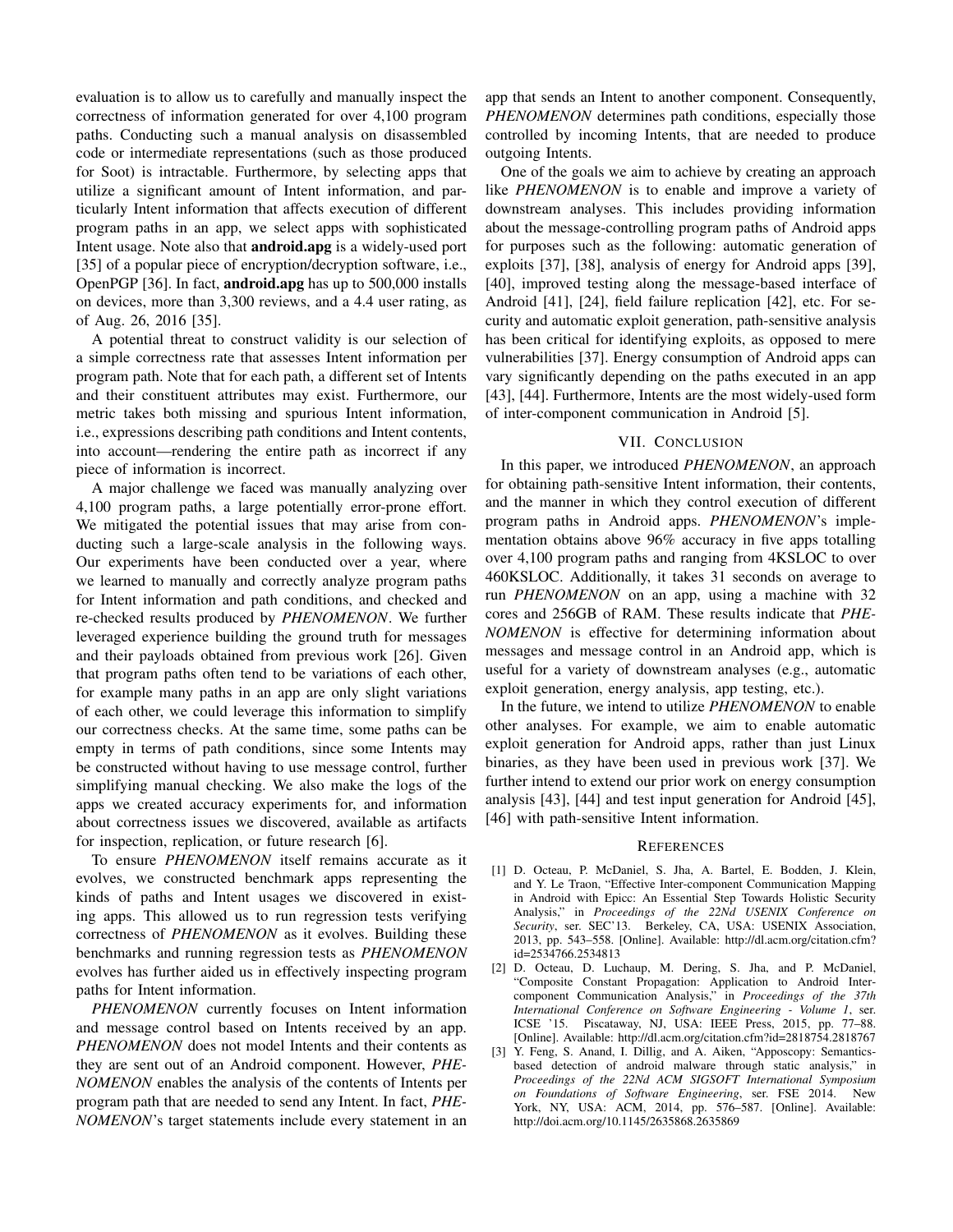- [4] X. Cui, D. Yu, P. Chan, L. C. K. Hui, S. M. Yiu, and S. Qing, *CoChecker: Detecting Capability and Sensitive Data Leaks from Component Chains in Android*. Cham: Springer International Publishing, 2014, pp. 446–453. [Online]. Available: http://dx.doi.org/ 10.1007/978-3-319-08344-5 31
- [5] H. Bagheri, J. Garcia, A. Sadeghi, S. Malek, and N. Medvidovic, "Software architectural principles in contemporary mobile software: from conception to practice," *Journal of Systems and Software*, vol. 119, pp. 31 – 44, 2016.
- "PHENOMENON Website," http://tiny.cc/phenomenon.
- [7] P. T. Eugster, P. A. Felber, R. Guerraoui, and A.-M. Kermarrec, "The many faces of publish/subscribe," *ACM Comput. Surv.*, vol. 35, no. 2, pp. 114–131, Jun. 2003. [Online]. Available: http://doi.acm.org/ 10.1145/857076.857078
- [8] G. Mühl, L. Fiege, and P. Pietzuch, *Distributed event-based systems*. Springer Science & Business Media, 2006.
- [9] L. Li, A. Bartel, T. F. Bissyandé, J. Klein, Y. Le Traon, S. Arzt, S. Rasthofer, E. Bodden, D. Octeau, and P. McDaniel, "Iccta: Detecting inter-component privacy leaks in android apps," in *Proceedings of the 37th International Conference on Software Engineering - Volume 1*, ser. ICSE '15. Piscataway, NJ, USA: IEEE Press, 2015, pp. 280–291. [Online]. Available: http://dl.acm.org/citation.cfm?id=2818754.2818791
- [10] F. Wei, S. Roy, X. Ou, and Robby, "Amandroid: A precise and general inter-component data flow analysis framework for security vetting of android apps," in *Proceedings of the 2014 ACM SIGSAC Conference on Computer and Communications Security*, ser. CCS '14. New York, NY, USA: ACM, 2014, pp. 1329–1341. [Online]. Available: http://doi.acm.org/10.1145/2660267.2660357
- [11] H. Bagheri, A. Sadeghi, R. Jabbarvand, and S. Malek, "Practical, formal synthesis and automatic enforcement of security policies for android," in *Proceedings of the 46th IEEE/IFIP International Conference on Dependable Systems and Networks (DSN)*, 2016, pp. 514–525.
- [12] A. Sadeghi, H. Bagheri, and S. Malek, "Analysis of android inter-app security vulnerabilities using covert," in *Proceedings of the 37th International Conference on Software Engineering - Volume 2*, ser. ICSE '15. Piscataway, NJ, USA: IEEE Press, 2015, pp. 725–728. [Online]. Available: http://dl.acm.org/citation.cfm?id=2819009.2819149
- [13] S. Arzt, S. Rasthofer, C. Fritz, E. Bodden, A. Bartel, J. Klein, Y. Le Traon, D. Octeau, and P. McDaniel, "FlowDroid: Precise Context, Flow, Field, Object-sensitive and Lifecycle-aware Taint Analysis for Android Apps," in *Proceedings of the 35th ACM SIGPLAN Conference on Programming Language Design and Implementation*, ser. PLDI '14. New York, NY, USA: ACM, 2014, pp. 259–269. [Online]. Available: http://doi.acm.org/10.1145/2594291.2594299
- [14] S. Arzt, S. Rasthofer, R. Hahn, and E. Bodden, "Using targeted symbolic execution for reducing false-positives in dataflow analysis," in *Proceedings of the 4th ACM SIGPLAN International Workshop on State Of the Art in Program Analysis*, ser. SOAP 2015. New York, NY, USA: ACM, 2015, pp. 1–6. [Online]. Available: http://doi.acm.org/10.1145/2771284.2771285
- [15] Z. Yang, M. Yang, Y. Zhang, G. Gu, P. Ning, and X. S. Wang, "AppIntent: Analyzing Sensitive Data Transmission in Android for Privacy Leakage Detection," in *Proceedings of the 2013 ACM SIGSAC Conference on Computer & Communications Security*, ser. CCS '13. New York, NY, USA: ACM, 2013, pp. 1043–1054. [Online]. Available: http://doi.acm.org/10.1145/2508859.2516676
- [16] N. Mirzaei, H. Bagheri, R. Mahmood, and S. Malek, "SIG-Droid: Automated system input generation for Android applications," in *2015 IEEE 26th International Symposium on Software Reliability Engineering (ISSRE)*, Nov. 2015, pp. 461–471.
- [17] M. Y. Wong and D. Lie, "Intellidroid: A targeted input generator for the dynamic analysis of android malware," in *Proceedings of the Annual Symposium on Network and Distributed System Security (NDSS)*, 2016.
- [18] R. Hay, O. Tripp, and M. Pistoia, "Dynamic Detection of Interapplication Communication Vulnerabilities in Android," in *Proceedings of the 2015 International Symposium on Software Testing and Analysis*, ser. ISSTA 2015. New York, NY, USA: ACM, 2015, pp. 118–128. [Online]. Available: http://doi.acm.org/10.1145/2771783.2771800
- [19] J. D. Vecchio, F. Shen, K. M. Yee, B. Wang, S. Y. Ko, and L. Ziarek, "String Analysis of Android Applications (N)," in *2015 30th IEEE/ACM International Conference on Automated Software Engineering (ASE)*, Nov. 2015, pp. 680–685.
- [20] D. Li, Y. Lyu, M. Wan, and W. G. J. Halfond, "String Analysis for Java and Android Applications," in *Proceedings of the 2015 10th Joint*

*Meeting on Foundations of Software Engineering*, ser. ESEC/FSE 2015. New York, NY, USA: ACM, 2015, pp. 661–672. [Online]. Available: http://doi.acm.org/10.1145/2786805.2786879

- [21] S. Yang, D. Yan, H. Wu, Y. Wang, and A. Rountev, "Static control-flow analysis of user-driven callbacks in Android applications," in *International Conference on Software Engineering (ICSE)*, 2015. [Online]. Available: http://web.cse.ohio-state.edu/∼rountev/presto/pubs/ icse15.pdf
- [22] Y. Cao, Y. Fratantonio, A. Bianchi, M. Egele, C. Kruegel, G. Vigna, and Y. Chen, "EdgeMiner: Automatically Detecting Implicit Control Flow Transitions through the Android Framework," in *Proceedings of the ISOC Network and Distributed System Security Symposium (NDSS)*, 2015.
- [23] Y. Fratantonio, A. Machiry, A. Bianchi, C. Kruegel, and G. Vigna, "Clapp: Characterizing loops in android applications," in *Proceedings of the 2015 10th Joint Meeting on Foundations of Software Engineering*, ser. ESEC/FSE 2015. New York, NY, USA: ACM, 2015, pp. 687–697. [Online]. Available: http://doi.acm.org/10.1145/2786805.2786873
- [24] P. Eugster and K. R. Jayaram, *EventJava: An Extension of Java for Event Correlation*. Berlin, Heidelberg: Springer Berlin Heidelberg, 2009, pp. 570–594. [Online]. Available: http://dx.doi.org/10.1007/ 978-3-642-03013-0\ 26
- [25] D. Popescu, J. Garcia, K. Bierhoff, and N. Medvidovic, "Impact analysis for distributed event-based systems," in *Proceedings of the 6th ACM International Conference on Distributed Event-Based Systems*, ser. DEBS '12. New York, NY, USA: ACM, 2012, pp. 241–251. [Online]. Available: http://doi.acm.org/10.1145/2335484.2335511
- [26] J. Garcia, D. Popescu, G. Safi, W. G. J. Halfond, and N. Medvidovic, "Identifying message flow in distributed event-based systems," in *Proceedings of the 2013 9th Joint Meeting on Foundations of Software Engineering*, ser. ESEC/FSE 2013. New York, NY, USA: ACM, 2013, pp. 367–377. [Online]. Available: http://doi.acm.org/10.1145/2491411. 2491462
- [27] J. C. King, "Symbolic execution and program testing," *Commun. ACM*, vol. 19, no. 7, pp. 385–394, Jul. 1976. [Online]. Available: http://doi.acm.org/10.1145/360248.360252
- [28] M. G. Nanda and S. Sinha, "Accurate interprocedural null-dereference analysis for java," in *2009 IEEE 31st International Conference on Software Engineering*, May 2009, pp. 133–143.
- [29] C. Barrett, P. Fontaine, and C. Tinelli, "The smt-lib standard version 2.6," 2010.
- [30] L. de Moura and N. Bjrner, "Generalized, efficient array decision procedures," in *Formal Methods in Computer-Aided Design, 2009. FMCAD 2009*, Nov 2009, pp. 45–52.
- [31] R. Vallée-Rai, P. Co, E. Gagnon, L. Hendren, P. Lam, and V. Sundaresan, "Soot - a java bytecode optimization framework," in *Proceedings of the 1999 Conference of the Centre for Advanced Studies on Collaborative Research*, ser. CASCON '99. IBM Press, 1999, pp. 13–. [Online]. Available: http://dl.acm.org/citation.cfm?id=781995.782008
- [32] A. Bartel, J. Klein, Y. Le Traon, and M. Monperrus, "Dexpler: Converting android dalvik bytecode to jimple for static analysis with soot," in *Proceedings of the ACM SIGPLAN International Workshop on State of the Art in Java Program Analysis*, ser. SOAP '12. New York, NY, USA: ACM, 2012, pp. 27–38. [Online]. Available: http://doi.acm.org/10.1145/2259051.2259056
- [33] L. de Moura and N. Bjørner, *Z3: An Efficient SMT Solver*. Berlin, Heidelberg: Springer Berlin Heidelberg, 2008, pp. 337–340.
- [34] "F-droid," https://f-droid.org.
- [35] "APG on Google Play," https://play.google.com/store/apps/details?id= org.thialfihar.android.apg\&hl=en.
- [36] "Openpgp," http://openpgp.org/.
- [37] T. Avgerinos, S. K. Cha, A. Rebert, E. J. Schwartz, M. Woo, and D. Brumley, "Automatic exploit generation," *Commun. ACM*, vol. 57, no. 2, pp. 74–84, Feb. 2014. [Online]. Available: http: //doi.acm.org/10.1145/2560217.2560219
- [38] S. K. Cha, T. Avgerinos, A. Rebert, and D. Brumley, "Unleashing mayhem on binary code," in *2012 IEEE Symposium on Security and Privacy*, May 2012, pp. 380–394.
- [39] D. Li, S. Hao, W. G. J. Halfond, and R. Govindan, "Calculating source line level energy information for android applications," in *Proceedings of the 2013 International Symposium on Software Testing and Analysis*, ser. ISSTA 2013. New York, NY, USA: ACM, 2013, pp. 78–89. [Online]. Available: http://doi.acm.org/10.1145/2483760.2483780